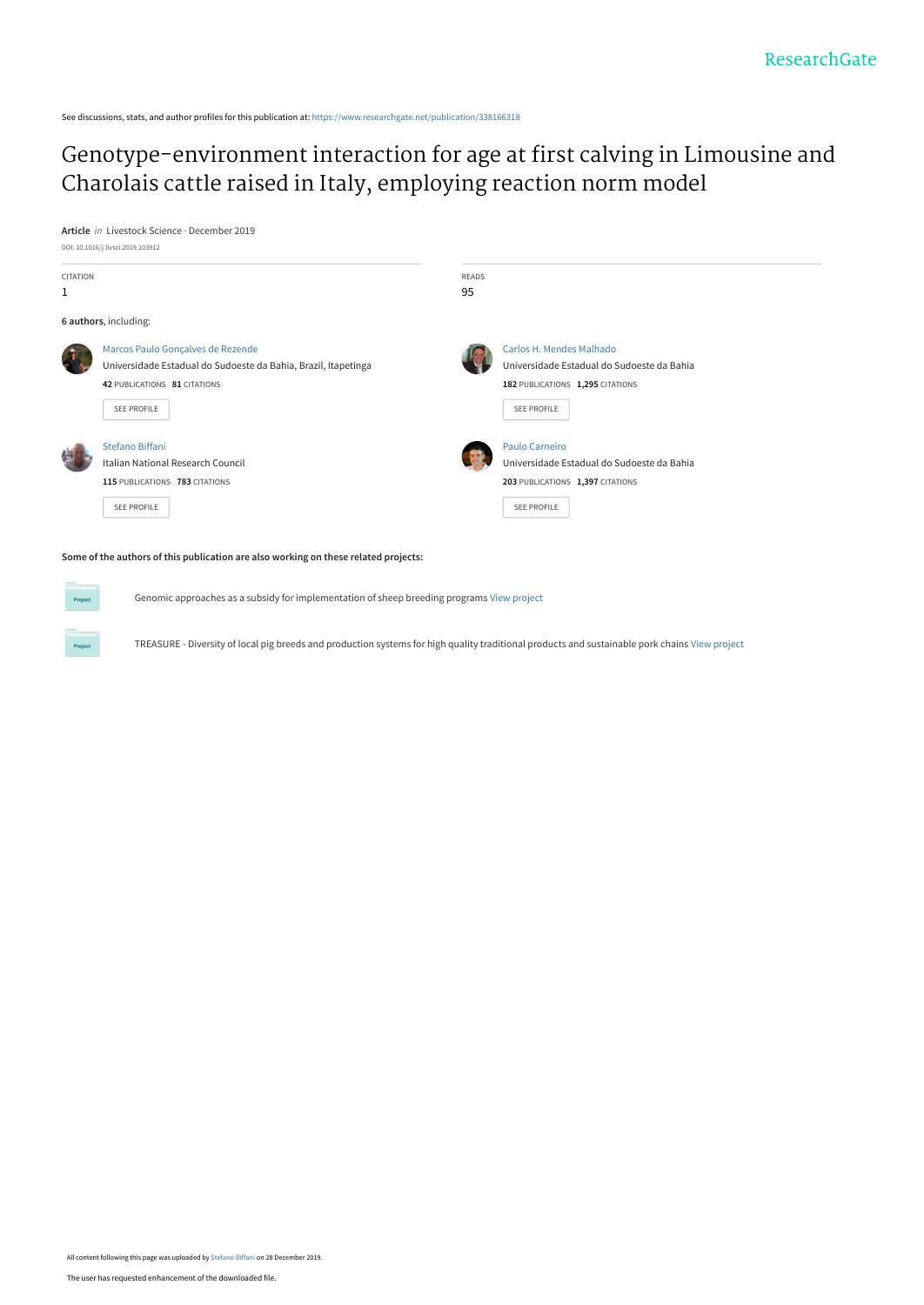Genotype-environment interaction for age at first calving in Limousine and Charolais cattle raised in Italy, employing reaction norm model

Marcos Paulo Goncalves de Rezende, Carlos Henrique Mendes Malhado , Stefano Biffani , Paulo Luis Souza Carneiro, José Adrián Carrillo, Riccardo Bozzi

PII: S1871-1413(19)30876-5 DOI: <https://doi.org/10.1016/j.livsci.2019.103912> Reference: LIVSCI 103912



| Received date: | 20 June 2019     |
|----------------|------------------|
| Revised date:  | 20 December 2019 |
| Accepted date: | 24 December 2019 |

Please cite this article as: Marcos Paulo Gonçalves de Rezende, Carlos Henrique Mendes Malhado, Stefano Biffani, Paulo Luis Souza Carneiro, José Adrián Carrillo, Riccardo Bozzi, Genotypeenvironment interaction for age at first calving in Limousine and Charolais cattle raised in Italy, employing reaction norm model, *Livestock Science* (2019), doi: <https://doi.org/10.1016/j.livsci.2019.103912>

This is a PDF file of an article that has undergone enhancements after acceptance, such as the addition of a cover page and metadata, and formatting for readability, but it is not yet the definitive version of record. This version will undergo additional copyediting, typesetting and review before it is published in its final form, but we are providing this version to give early visibility of the article. Please note that, during the production process, errors may be discovered which could affect the content, and all legal disclaimers that apply to the journal pertain.

© 2019 Published by Elsevier B.V.

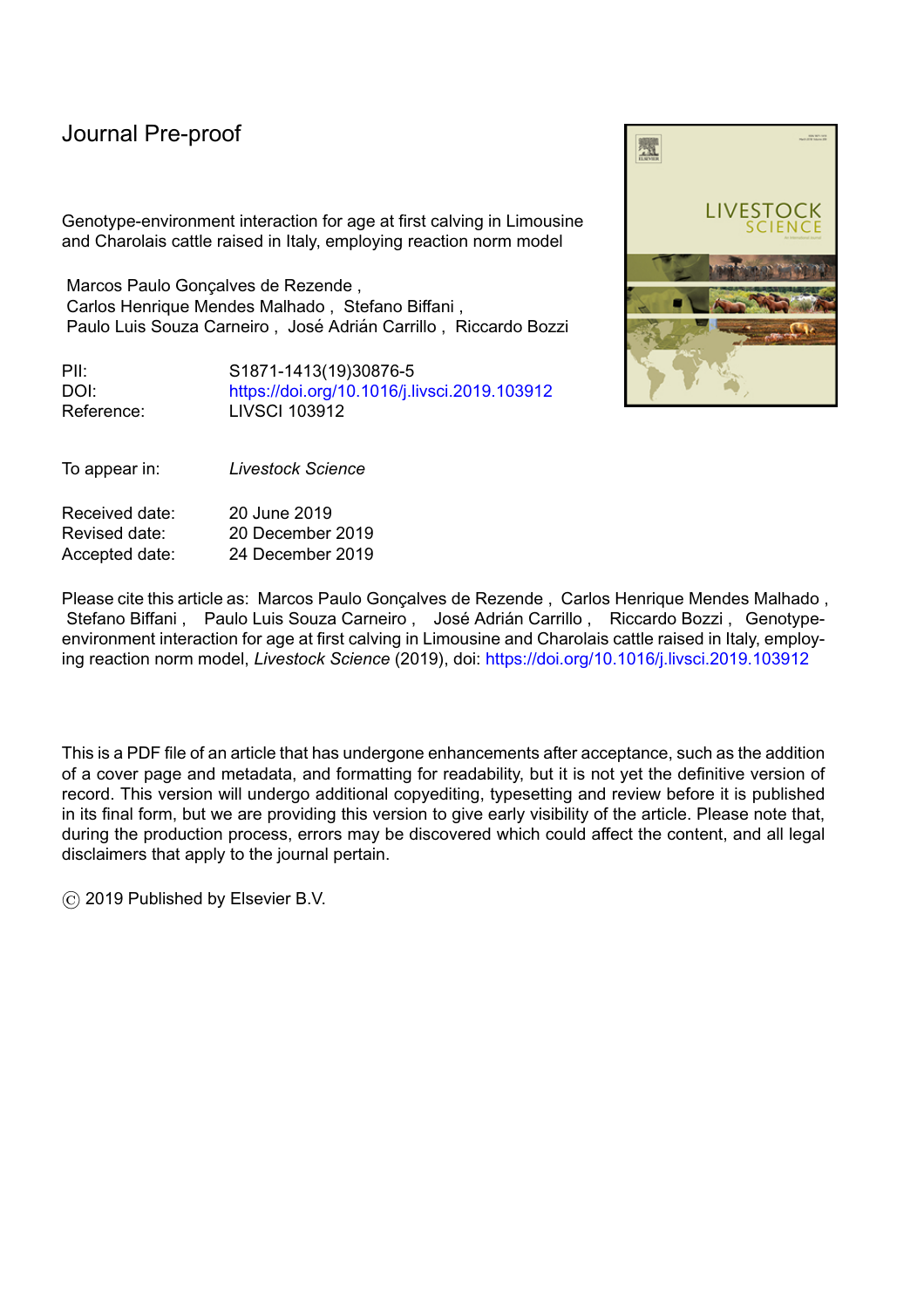## **HIGHLIGHTS**

The reproductive trait is important for economic return cattle production

l

- Breeding programs in Italy do not take into account genotype-environment interaction
- The existence of genotype-environment interaction in both breeds in Italy
- Bulls with higher genetic merits in one environment are not recommended for others
- choices

The current method used in Italy to select the bulls could lead to erroneous<br>choices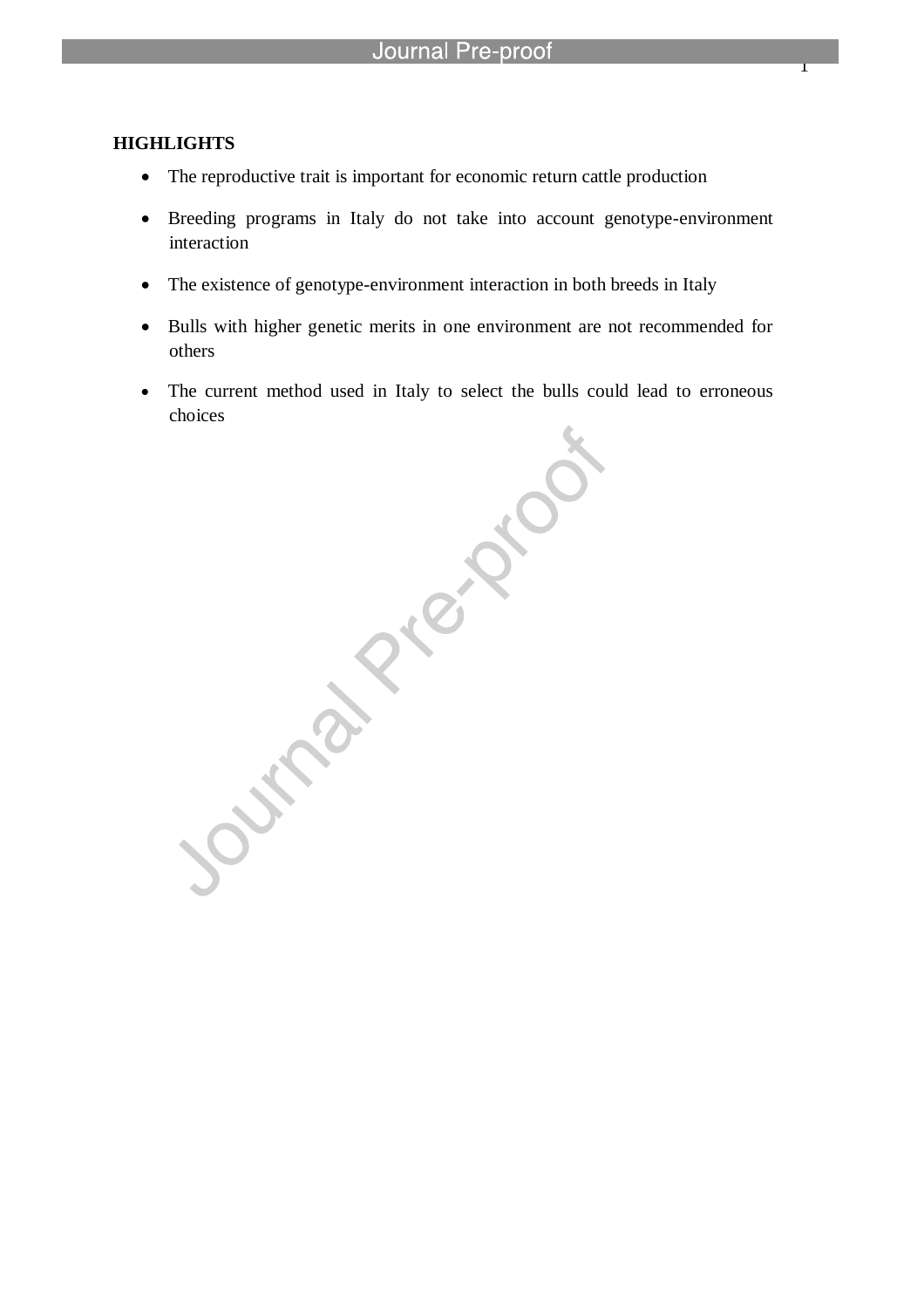# **Genotype-environment interaction for age at first calving in Limousine and Charolais cattle raised in Italy, employing reaction norm model**

Marcos Paulo Gonçalves de Rezende<sup>1,2</sup>, Carlos Henrique Mendes Malhado<sup>2</sup>, Stefano Biffani<sup>2</sup>, Paulo Luis Souza Carneiro<sup>2</sup>, José Adrián Carrillo<sup>3</sup>, Riccardo Bozzi<sup>4</sup>

<sup>1</sup> National Piemontese Cattle Breeders Association, Carrù (CN), Italy.

<sup>2</sup> State University of Southwest of Bahia, Jequié, Bahia, Brazil

l

<sup>3</sup> Institute of Agricultural Biology and Biotechnology, Milano, Italy

<sup>4</sup> Council on Dairy Cattle Breeding, Bowie, Maryland, USA

<sup>5</sup> DAGRI – Animal Science Section, University of Firenze, Firenze, Italy

## **Abstract**

The genotypes express differentiated responses depending on the environmental conditions and this can cause a re-ordering of the genotype in the environmental gradient. Therefore, our objective was to evaluate the genotype-environment interaction (GxE) for age at first calving (AFC) in Limousine and Charolais cattle raised in Italy, using reaction norm model (RNM). The data comprises information from 35,255 Limousine and 7,339 Charolais animals, born between 1999 and 2017. The standard animal model (AM), which ignores the G x E interaction, and the hierarchical models of reaction norms with homogeneous and heterogeneous residual variances with one and two steps (MHNRHO1P, MHNRHO2P, MHNRHE1P, and MHNRHE2P) were used for the analysis. In both breeds, the MHNRHOP1 model presented the best fit. In favorable environments (lower AFC), there was less phenotypic variation; the AFC expression of the animals was close and this may have caused lower estimates of additive genetic effects  $(\sigma_a^2)$  and consequently lower heritabilities (h<sup>2</sup>). In Charolais, the h<sup>2</sup> for the animal model (AM) was 0.13, whereas for MHNRHOP1 the value varied throughout the environmental gradient from 0.06 to 0.13, for low and high AFC environments, respectively. In Limousine breed, a lower h² (0.06) was observed in the animal model (AM), while in the MHNRHOP1 model it varied from 0.00 to 0.15. In both breeds, bulls with higher genetic merits for one environment were not for another, demonstrating the existence of the GxE. In Charolais and Limousine breeds, more than 93.75% and 87.72% of the bulls presented extremely robust or robust genotypes, respectively. Although most bulls are robust, there are bulls reactive to the environment,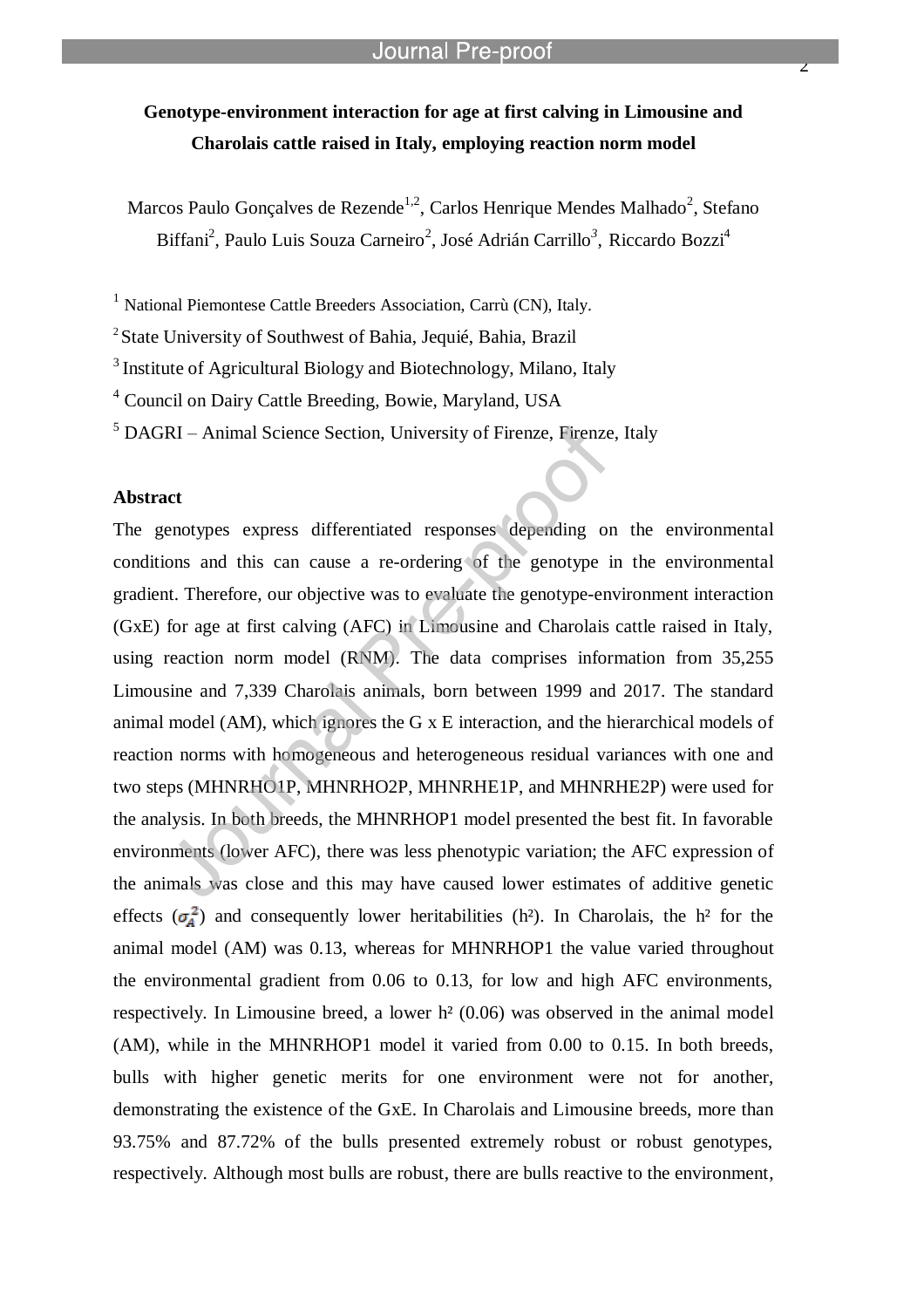which can lead to incorrect selection of breeders. The results suggest that the genotypeenvironment interaction should be considered in the selection for AFC in both breeds raised in Italy.

l

**Keywords:** genetic evaluation, genetic correlation, reproductive efficiency, phenotypic plasticity, environmental sensitivity.

## **1. Introduction**

Reproductive performance is one of the determining factors in the economic viability of cattle production (Berry et al., 2014). Indeed, age at first calving relates to birth rates, ability to conceive, precocity and productive longevity of cows (Bormann and Wilson, 2010), as well as favorable genetic correlations with the physical and morphological characteristics of semen (Dias et al. 2008). Females with higher reproductive efficiency spend less idle time in the herd (Laureano et al., 2011), producing more calves for a period of time (Aby et al., 2012) and shortening the generation interval (Lira et al. 2008), making it possible to intensify selection (Azevedo et al., 2006). Therefore, herds with high sexual precocity and fertility present greater genetic progress (Marestone et al., 2013). This justifies the need to consider reproductive aspects as selection objectives in breeding programs.

Genotypes have responses that may vary according to different environmental conditions, whose gradient may eventually affect their performance (Falconer and Mackay, 1996). Thus, the evaluation of the interaction between genotypes and environments  $(G \times E)$  is one of the efficient approaches to cope with these problems. The effect of GxE interaction for reproductive traits has already been identified, suggesting that the selection of bulls should consider the environments in which their progenies will be reared (Nesser et al., 2014; Montaldo et al., 2017). However, cattle breeding programs in Italy do not take into account GxE interaction, which justifies the importance of the present work in the dissemination of technologies capable of accurately identifying genetically superior individuals for reproductive traits of females.

Reaction norm models (RNM) are among the techniques used to evaluate genotype-environment interaction. The GxE evaluation is based on the complete set of multivariate ontogenetic trajectories produced by a genotype when exposed to different environments (Schlichting & Pigliucci, 1998). This allows describing the gradual and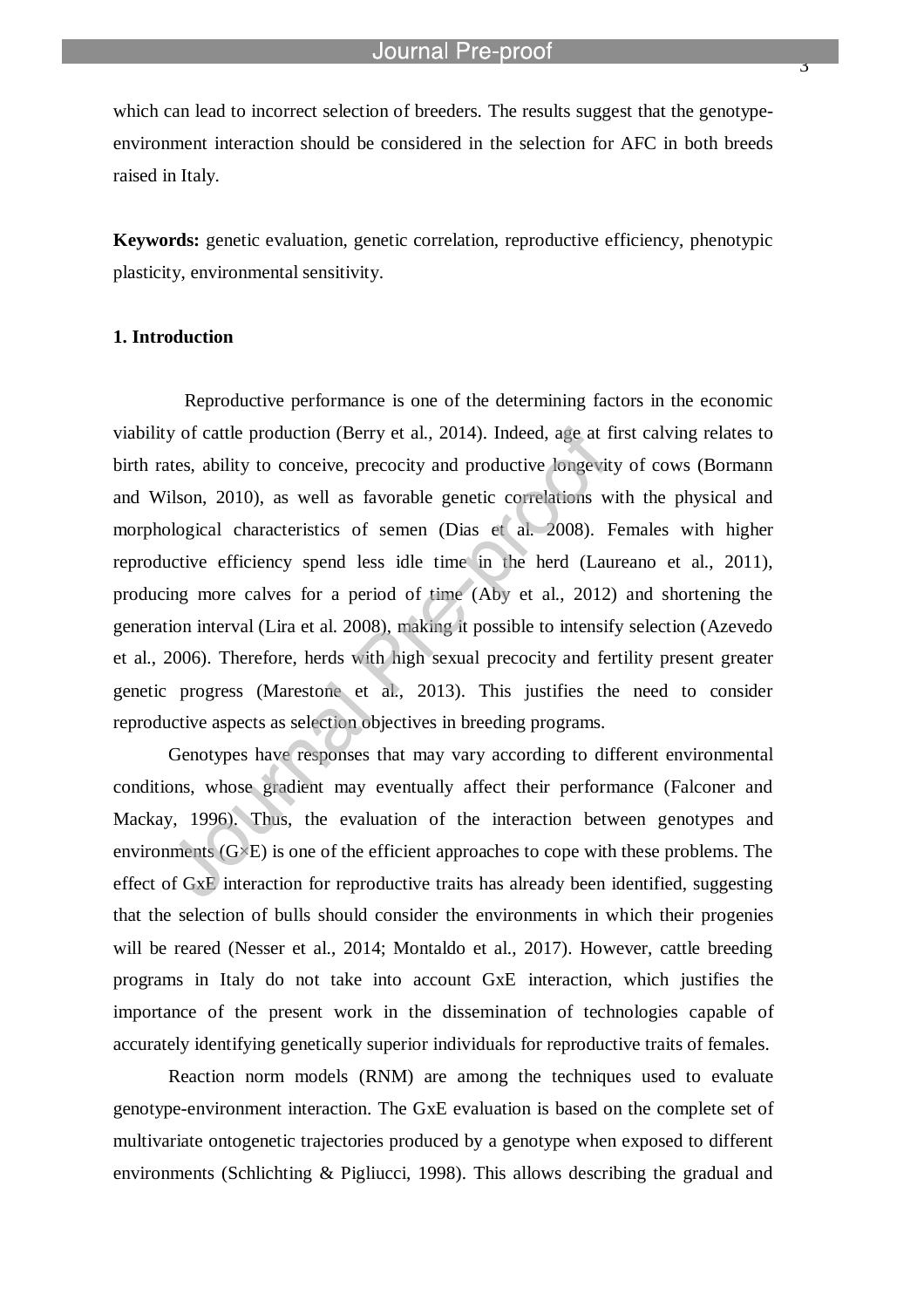l

4

continuous variation of the genotypes, in economically important traits, along with an environmental gradient (De Jong, 1995). The most stable genotypes tend to be indicated as superior, even if they might not be necessarily the best in all environments (Ambrosini et al., 2016). In general, the use of RNMs for the identification of superior animals may impose a paradigm shift in selection strategies, since for each environment a different genetic value may be obtained from the selected candidate (Mattar et al., 2011).

The Limousine and Charolais breeds are French beef breeds, commonly exported to several countries around the world, where they are used as pure breed or in local crossbreeding systems. (Bouquet et al., 2011). In general, these animals have a robust and muscular body, and a good rate of feed conversion and calving ease (Giorgetti et al., 1992). In Italy, approximately 5,500 Charolais and 19,000 Limousine females are currently registered in the National Herd Book (ANACLI, 2017). The objective of the present study was to evaluate the genotype-environment interaction (G x E) for age at first calving (AFC) in Limousine and Charolais cattle reared in Italy, using reaction norm models.

### **2. Material and methods**

# **2.1. Data**

Data was provided by the Italian Association of Charolais and Limousine Breeders (ANACLI) and included information of animals born between 1999 and 2017. A total of 18,500 females were used for the Limousine breed and 4,330 females for Charolais, respectively (Table 1). The Pedigree contained 293,018 Limousine and 91,419 Charolais individuals.

### **2.2. G x E Interaction**

In both breeds, contemporary groups (CG) were created, considering farm, year and season of calving. The degree of connectivity between CGs was based on the total number of direct genetic links between one CG and another. For this, the AMC program (Roso and Schenkel, 2006) was used with at least 10 genetic links of connectivity among CG, under an animal model. The G x E assessment was performed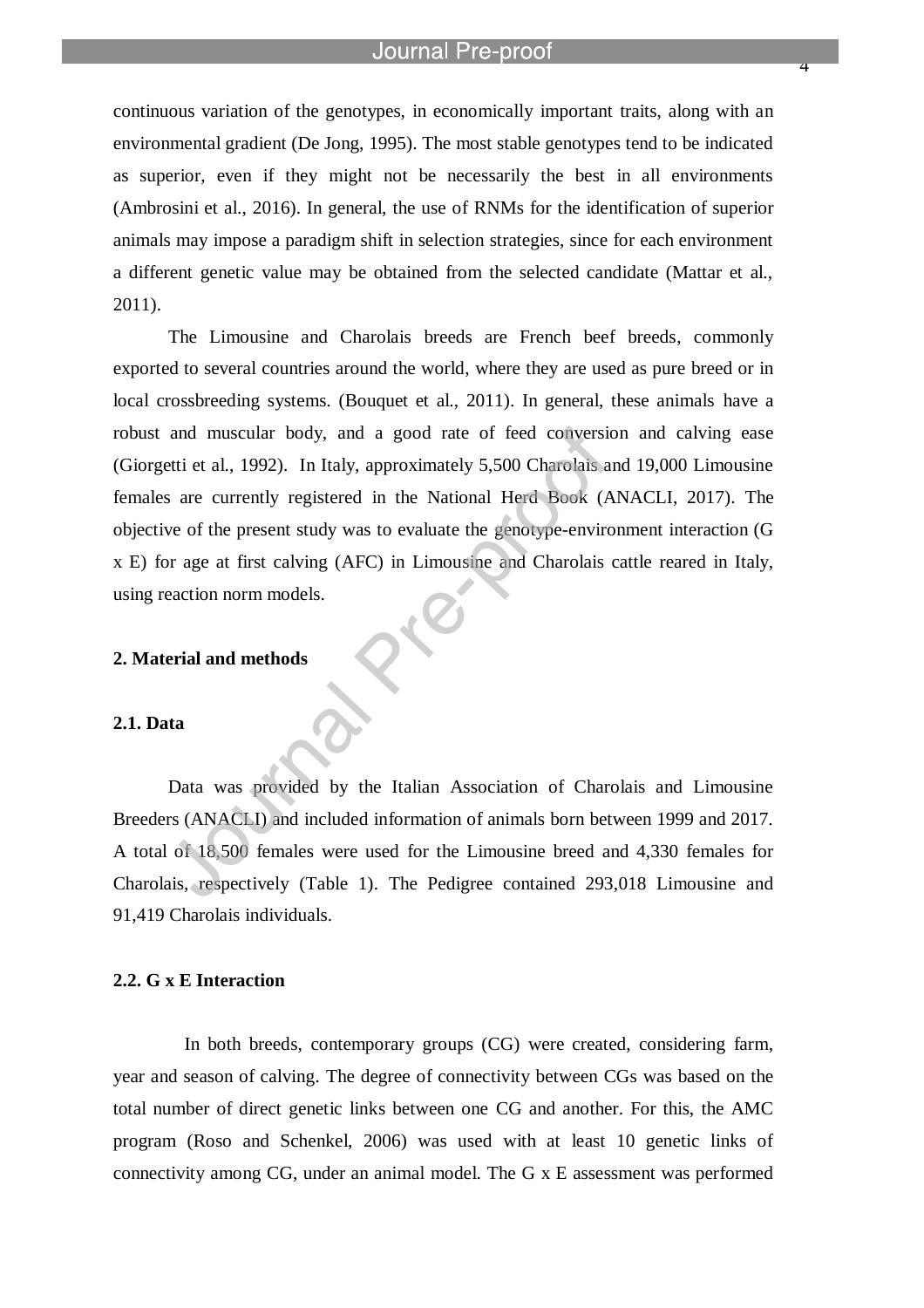$\overline{z}$ 

applying a hierarchical reaction norm model, in which the genetic value of the animal was obtained by a linear function of the environmental value through random regression. In order to obtain the norms of reaction through random regression, the INTERGEN program (Cardoso, 2007) was used.

l

First, a standard animal model (AM) was used, ignoring G x E (model 1). Subsequently it was used as a covariate in the reaction pattern models. AM was as following:  $y_{ij} = x_i \beta + X_i + a_i + m_i + ep_i + e_{ij}$  (1), where;  $y_{ij}$  is AFC of animal *i* in environment *j*;  $\beta$ , a vector of fixed effects (linear and quadratic for the age of the cow);  $x_i$  corresponds to the incidence vector;  $X_j$ , random environmental effect (contemporary group);  $a_i$ , additive genetic value of animal i;  $m_i$ , maternal genetic value of animal i;  $ep_i$ , maternal permanent environment effect and,  $e_{ij}$ ; residual error.

The G x E was tested by fitting two hierarchical reaction norm models; the hierarchical two-step reaction standard model (MHNR2P) and the hierarchical one-step reaction standard model of a MHNR2P (Kolmodini et al., 2002), which uses the AM environmental solutions as covariates according to the following equation:  $y_{ij} = x_i \beta + \phi \hat{X}_j + a_i + m_i + ep_i + b_{1i} \hat{X}_j + b_{2i} \hat{X}_j + e_{ij}$  (2), where:  $\phi$  = fixed regression coefficient;  $a_i$  = genetic additive value directly from the intercept or level of the reaction norm of animal  $i$ ;  $m$  = maternal genetic value of the intercept or level of the reaction norm of animal *i*;  $ep_i$ , permanent maternal environment effect;  $b_{1i}$ = random regression coefficient or slope of the direct reaction norm;  $\mathbf{b}_{2i}$  random regression coefficient or slope of the maternal reaction norm; *i* in the environment represented by  $\hat{\boldsymbol{X}}_i$ :  $\hat{\boldsymbol{X}}_i$  = predictor of  $\boldsymbol{X}_i$  obtido in (1) e  $\boldsymbol{e}_{ij}$  = 0 the residual error.

MHNR1P (SU et al., 2006) estimates the environmental effects in conjunction with the animal reaction standard, according to the following model:  $y_{ij} = x_i \beta + X_j + a_i + m_i + ep_i + b_{1i}X_j + b_{2i}X_j + e_{ij}$  (3). Two different assumptions were used for the residual variance : (a) homoscedasticity for AM,  $MHNR_{2P}$ (MHNRHO<sub>1P</sub>) and MHNR<sub>1P</sub> (MHNRHO<sub>2P</sub>), with  $\mathbf{e}_i \sim \mathbf{N}(\mathbf{0}, \sigma_e^2)$ ; e (b) heteroscedasticity for the MHNR<sub>2P</sub> (MHNRHE<sub>2P</sub>) e MHNR<sub>1P</sub> (MHNRHE<sub>1P</sub>) models, with  $e_i \sim N(0, \sigma_{eij}^2)$ .

The genetic, direct additive and maternal variances in the environment X,  $\sigma_A^2$  |X e  $\sigma_m^2 | X$ , were obtained by:

$$
\sigma_A^2|X = \mathbf{var}\left(a_i + b_{1i}X_j\right) = \sigma_a^2 + \sigma_b^2x^2 + 2\sigma_{a,b}x
$$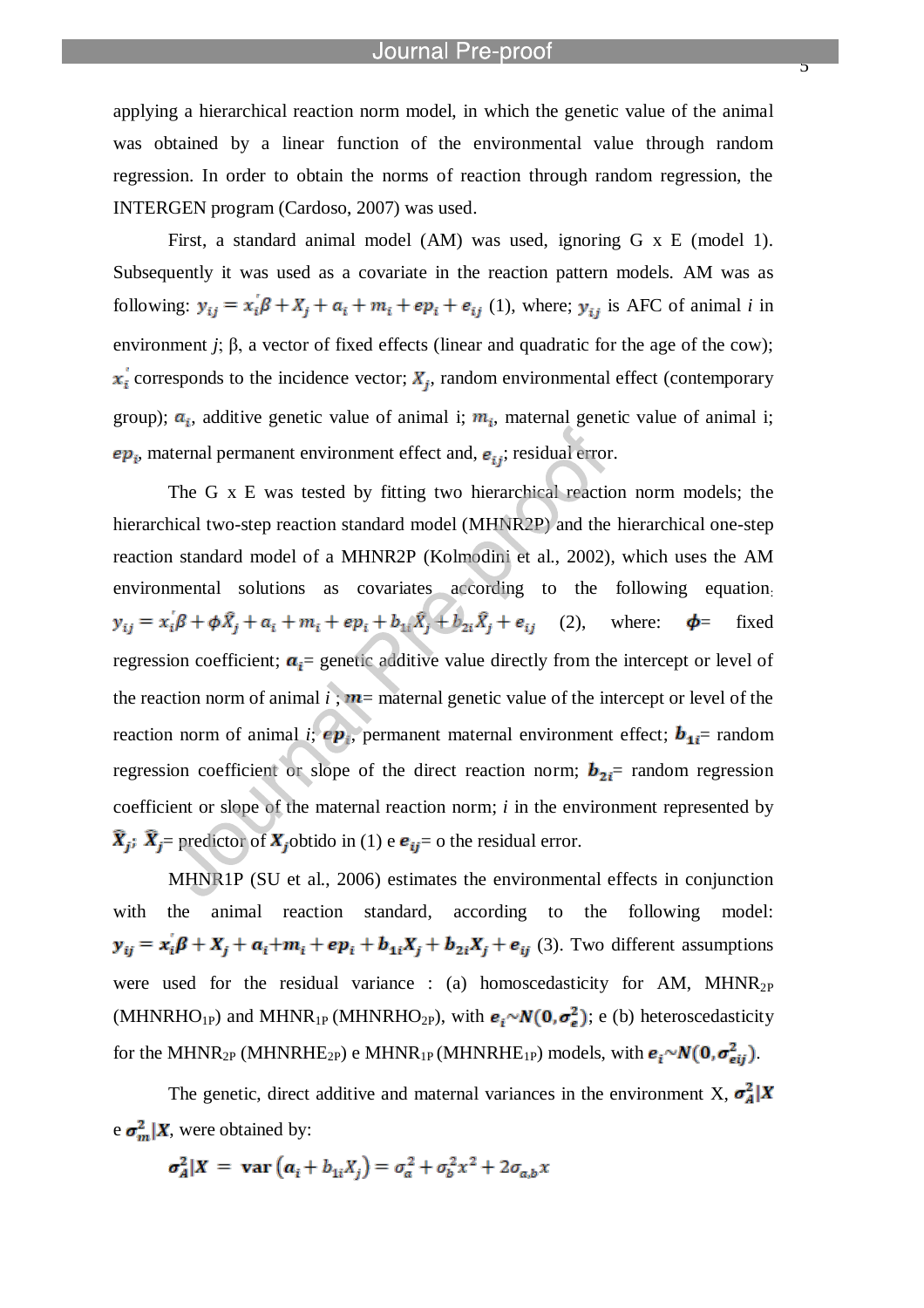$\overline{\mathbf{o}}$ 

$$
\sigma_m^2 |X = \text{var}\left(a_i + b_{2i}X_j\right) = \sigma_m^2 + \sigma_b^2 x^2 + 2\sigma_{a,b}x
$$

l

The heritabilities were estimated by the genetic variance ratio with the phenotypic variance (genetic + environmental), based on the following formula:

$$
\sigma_a^2 | X = \frac{\sigma_a^2 | X}{\sigma_a^2 | X + \sigma_m^2 | X + \sigma_{pe}^2 + \sigma_e^2 | X}
$$

$$
\sigma_m^2 | X = \frac{\sigma_m^2 | X}{\sigma_a^2 | X + \sigma_m^2 | X + \sigma_{pe}^2 + \sigma_e^2 | X}
$$

Where:  $\sigma_{\rm s}^2 |X|$  = residual variance in the environment X, obtained by  $\sigma_{\rm e}^2 |X| = \sigma_{\rm e}^2 \hat{\eta}^X$ , in the simplified heteroscedastic model and  $\sigma_{\rm e}^2$  in the homoscedastic model, where  $\eta$  = variance of the parameter of heterogeneity of residual variance in the environmental gradient (X), following the model structure proposed by Cardoso et al. (2005).

Using a Bayesian approach, the estimates of the variance components were obtained using Monte Carlo methods via Markov Chains (MCMC), adopting the procedure: a) A pilot sample was run (100,000 cycles, 10,000 burn-in and 10 for the thinning interval); b) using the varcompsam response file, and the R program (R DEVELOPMENT CORE TEAM, 2008) - Bayesiam Output Analysis - BOA (Smith, 2007), the Raftery and Lewis test (1992) was applied to determine the new chain size and the thinning period; and c) the burn-in period was evaluated by applying the Heidelberger and Welch (1983) method. Averages, standard deviations and percentiles (0.025 and 0.975) of the parameters were obtained from their marginal posterior densities obtained by the SAS KDE Procedure (SAS INSTITUTE INC., 2018). The fit of the models (MA, MHNRHO1P, MHNRHO2P, MHNRHE2P and MHNRHE1P) were evaluated based on the three criteria: Deviance Information Criterion (DIC), Deviance Based on Bayes Factors (DBF) and Deviance based on Predictive Order Conditional - (POC).

The convergence analysis of the chains for the different models was tested through Geweke diagnosis (1992), based on a Z test of equality of means of the logarithm of the conditional distribution of the data, denoted by  $l_i^{(j)} = \log p(\mathbf{y} | \mathbf{\theta}^{(j)}, M_i)$ , of the first samples (10% initial), and the last part of the Markov chain (last 50%)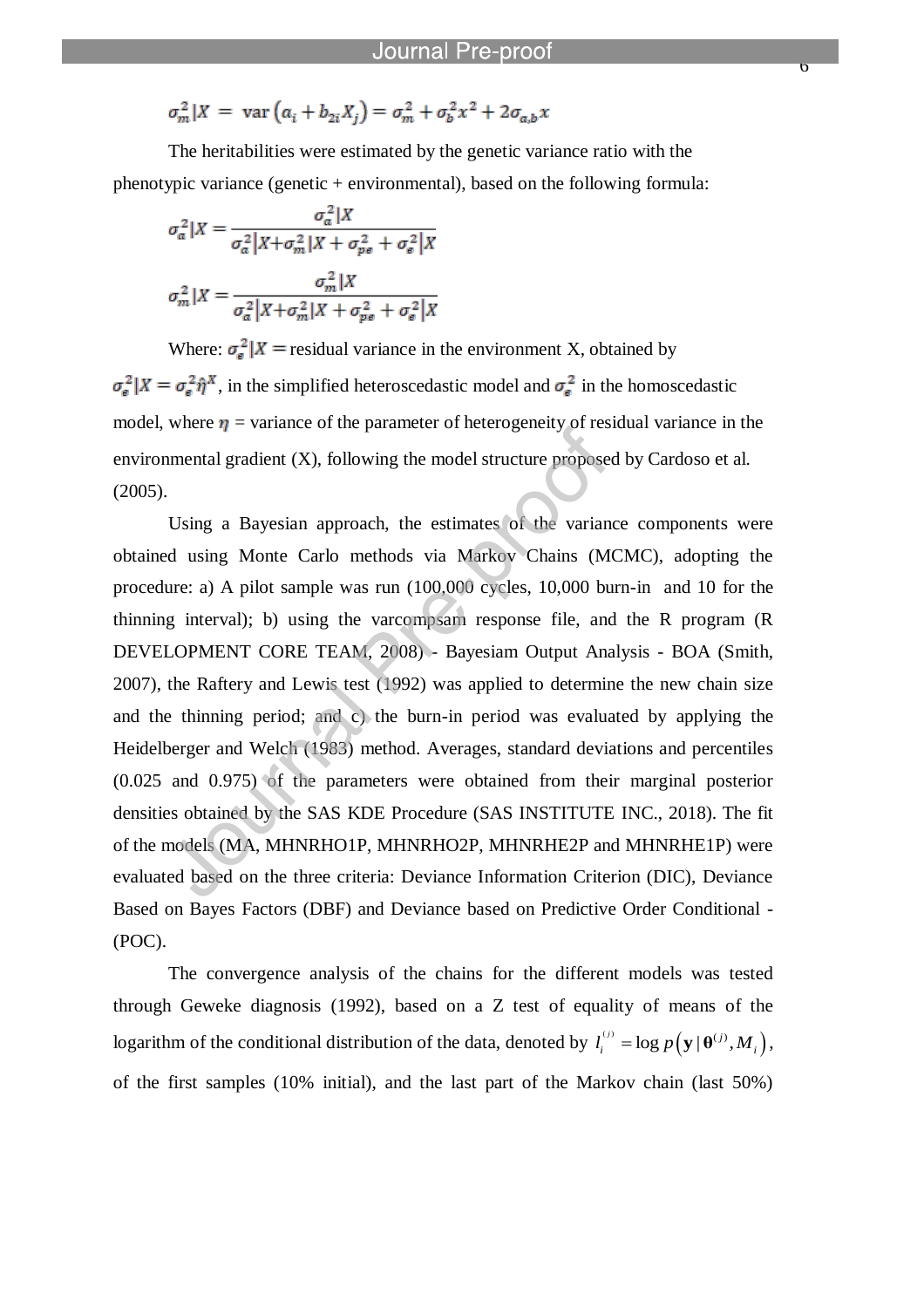(Brooks and Roberts, 1998), according to the following formula:  $\left(l_i^A - l_i^B\right)$  $\frac{1}{\lambda_{A}^{1}}\hat{S}_{i}^{A}(0)+\frac{1}{n_{B}}\hat{S}_{i}^{B}(0)$  $A \sim \overline{I}^B$  $\int_i^A -l_i$  $i = \frac{}{\sqrt{1 - \hat{S}^{A}(0) + 1} \cdot \hat{S}^{B}}$  $\frac{1}{n_{A}}S_{i}^{A}(0)+\frac{1}{n_{B}}S_{i}$  $\overline{l_i}^A - \overline{l}$  $Z_i = \frac{\sqrt{i^2 - i^2}}{\sqrt{\frac{1}{n_A} \hat{S}_i^A(0) + \frac{1}{n_B} \hat{S}_i^A(0)}}$  $\overline{a}$  $=$  $^{+}$ ,

l

where  $\overline{l}_i^A = \frac{1}{n} \sum_l l_i^{(j)}$ 1 *A A A* j  $\sum_{i=1}^{n_A}$  *j*(*j*  $i = \overline{n_A} \sum_{j=1}^{n} i_j$  $l_i^A = \frac{1}{n} \sum_l l$  $\bar{I}_{n_A} = \frac{1}{n_A} \sum_{j=1}^n l_i^{(j)} \; , \; \; \bar{l}_i^{~B} = \frac{1}{n_B} \sum_{j=n^*} l_i^{(j)} \; .$  $\sum_{j=n^*}$  $B = 1$   $\sum_{i=1}^{m} I(i)$  $i - n_R \n\perp i$ *j n*  $l_i^B = \frac{1}{n} \sum_l l$  $=\frac{1}{n_B}\sum_{j=n^*}l_i^{(j)}$ ,  $n_A$  = 66.000,  $n_B$  = 330.000,  $n^*=$  330.001, and

 $\hat{S}_i^A(0)$  $\hat{S}_i^A(0)$  e  $\hat{S}_i^B(0)$  $S_i^B(0)$ , and their respective estimates of spectral density at zero frequency obtained by the SAS SPECTRA Procedure (SAS INSTITUTE INC., 2018), for the first  $n_A$  and last  $n_B$  cycles of the MCMC chain of length  $m$ . Extreme absolute values of the  $Z_i$ , score for a two-tailed test indicate rejection of the convergence test.

#### **3. Results**

The Geweke  $(Z)$  test suggests that all models converged at 5%  $(P< 0.05)$  for the Charolais breed, while only models AM, MHNRHO2P and MHNRHO1P converged for Limousine. Using three criteria for models' comparison (DIC, PCO and DBF), MHNRHO1P presented the best fit in both breeds (Table 2).

According to figure 1, it can be observed that in better environments (<AFC), there were less phenotypic variation, and consequently, lower estimates of additive genetic variance and heritabilities. In the less favoured environments for AFC (medium and high AFC), large variations in phenotypic values were observed, which may influence the greater additive genetic variation and heritability. In the Charolais breed, the heritability for the AM was 0.13, whereas for MHNRHO1P the value varied throughout the environmental gradient from 0.06 to 0.13 (Figure 1-A).

In the Limousine breed, the lowest AM heritability value was observed (0.06), however the values obtained in MHNRHO1P ranged from 0.00 to 0.15 (Figure 1-B). In the Charolais cattle, the amplitude of variation throughout the environmental gradient was smaller than in the Limousine. It is also important to point out that there is a biological limit that establishes the phenotypic variability of the AFC. Thus, in good environments, it is not easy to significantly reduce the AFC. However, in unfavorable environments, AFC depends mainly on the management of the farm rather than on the biological limitsof AFC. This well explains the greater variation of AFC observed in unfavourable environments.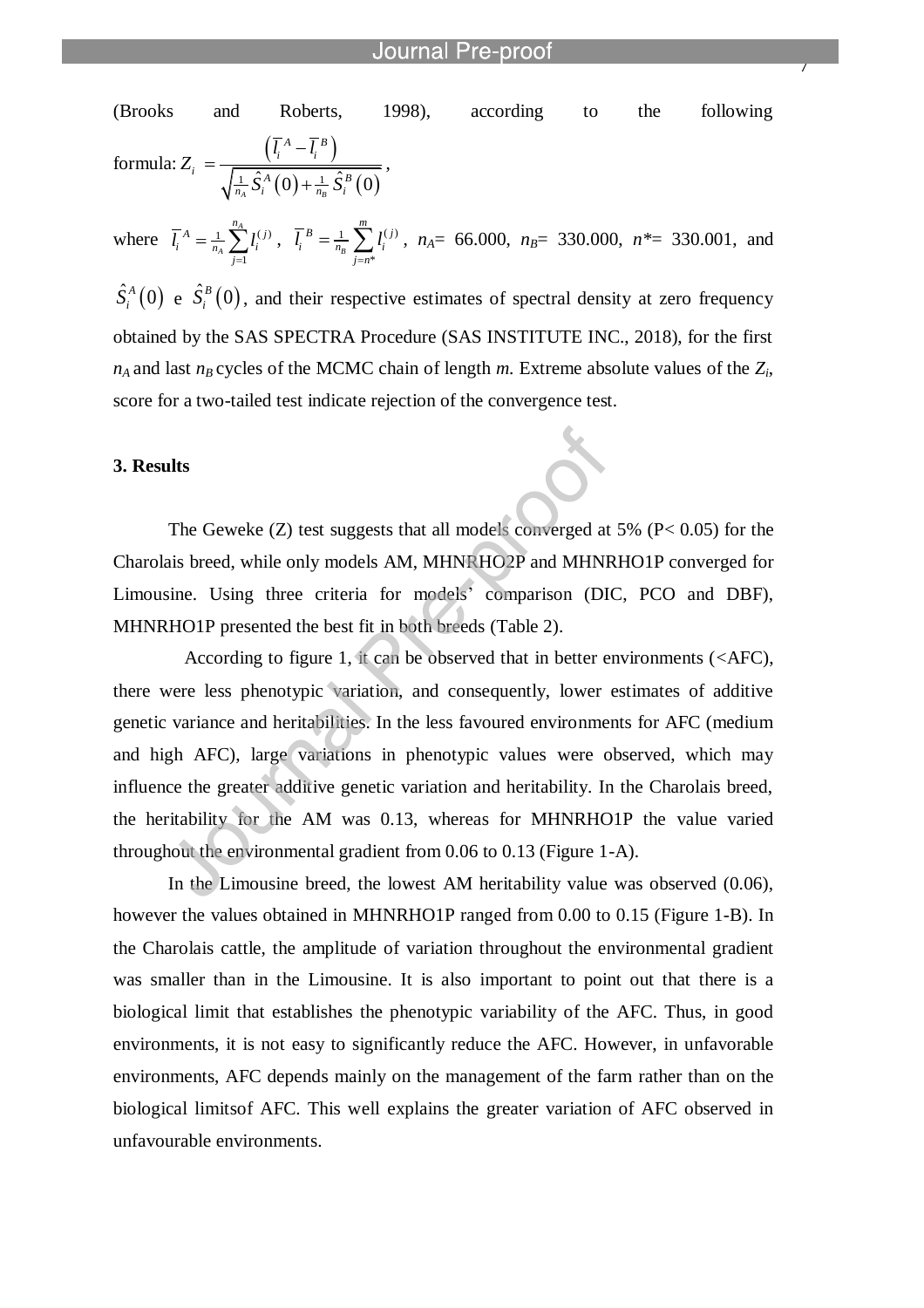l

 $\delta$ 

In figure 2, it is observed that the decrease of AFC is possible through the proper selection of bulls in both breeds. However, it is worth noting that reproductive traits are highly influenced by environmental factors. For the figure interpretation, it is emphasized that the best bulls for poor environments are those that have lower genetic value in favorable environments. In general, we can observe less variation among bulls in low AFC environments and greater variations in medium and high AFC environments, especially for the Limousine breed. In environments with higher environmental gradient values (less favorable), the expression of the characteristic is quite variable, which reflects the great differences among bulls. However, on environmental gradient favourable (the lower values for AFC), there are the bulls with potential for improvement, despite their smaller values of additive genetic variance.

Spearman correlations between bull ranks in AM and MHNRHO1P varied throughout the environmental gradient (Figure 3), showing that bull breeding in low-AFC environments is not recommended for use in medium- and high-AFC environments, especially in the Limousine breed. In general, the correlations between the AM and MHNRHO1P in the lower AFC environment were moderate and negative, indicating that animals selected for one environment are not recommended for the others.

Breeding values estimated in medium and high AFC environments were medium to high positively correlated, as well as EBV via AM with EBV of medium and high AFC environments. As a general rule, bulls of high genetic value in low AFC environments are not recommended for use in medium and high AFC environments, as well as those evaluated by the standard animal model. Animals selected in the medium AFC environment will have responses similar to those selected in the high AFC environment, although a great variation in the genetic values of bulls is observed in the environments that provide the worst AFC.

In the Charolais breed (Figure 4-A), more than 93.75% of the bulls presented extremely robust or robust genotypes, and slightly more than 6% showed sensitive or extremely sensitive genotypes, that is, those that respond to environmental variations for AFC. It was verified that of the 10 bulls (Figure 2-A), with the largest number of progenies, one is robust, 8 extremely robust and one sensitive. A lower average number of daughters was detected, for extremely sensitive and sensitive bulls (12.40) compared to robust and extremely robust bulls (16.08).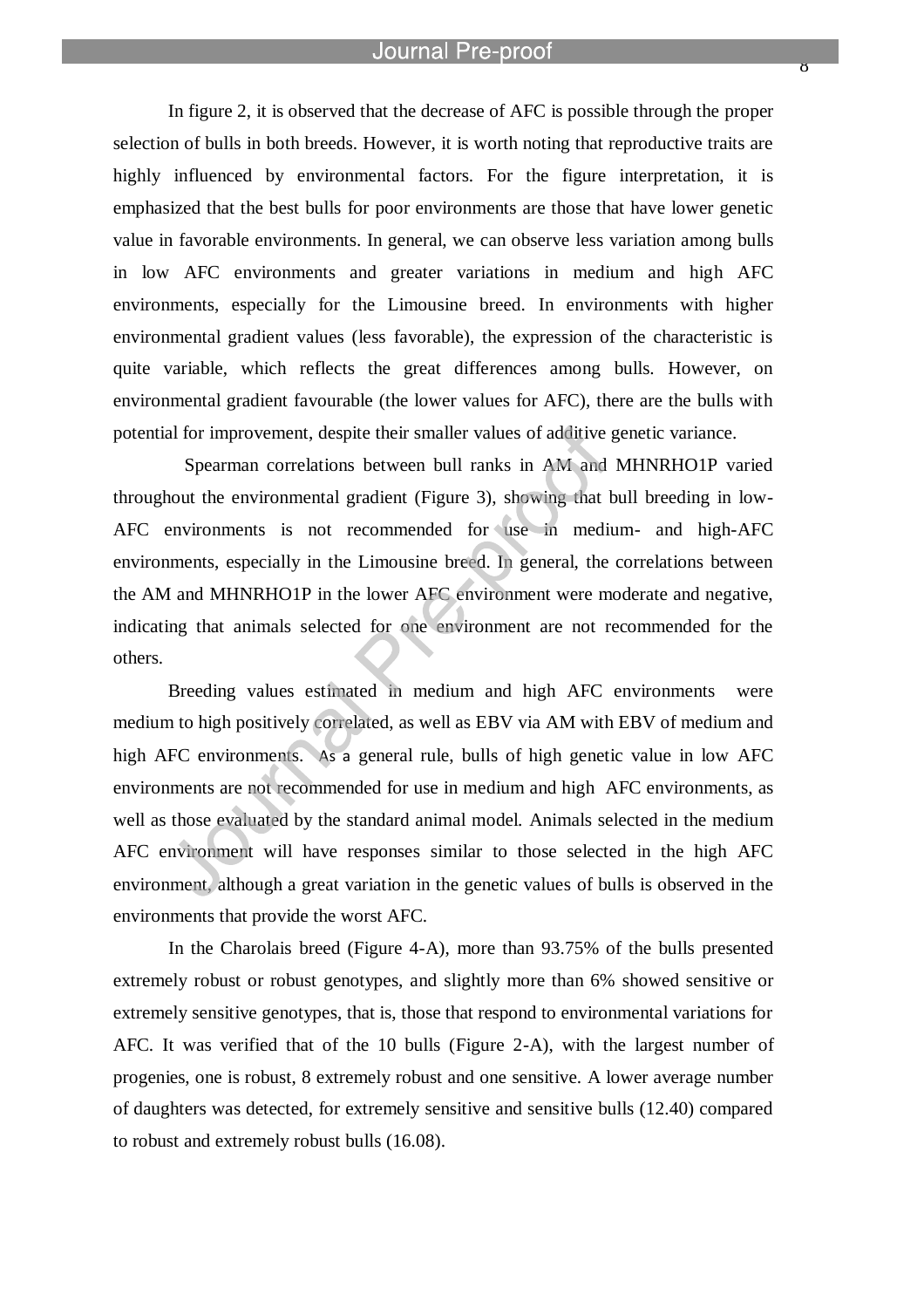y

The mean values of EPDs for bulls with robust and extremely robust genotypes in the favourable (lower AFC), medium and unfavourable (high AFC) gradients were -0.19, -0.17 and -0.16, respectively. For bulls with extremely sensitive and sensitive genotypes, the values ranged from -2.84 (favourable / lower AFC), -11.06 (medium) and -20.96 (unfavourable / higher AFC). It should be noticed that negative EPDs are used here, that is, reduction of days for AFC.

In the Limousine breed (Figure 4-B), 87.72% of the bulls presented extremely robust or robust genotypes. In general, of the top ten bulls (Figure 2-B), 4 are robust, 5 extremely robust and 1 sensitive. As for the Limousine breed, it is observed that the lowest average number of daughters per bull was found in the group of robust and extremely robust genotypes (15.19) compared to the group of extremely sensitive and sensitive (16.74) genotypes. The mean values of EPDs for bulls with robust and extremely robust genotypes in the favourable (lower AFC), medium and unfavourable (high AFC) gradients were -0.28, 0.30 and 1.02, respectively. For bulls with extremely sensitive and sensitive genotypes, the EPDs were -6.42 (favourable / lower AFC), 7.95 (medium) and 25.31 (unfavorable / high AFC).

# **4. Discussion**

The results suggest that contemporary group effects considered as unknown co-variates in MHNR1P are more effective than using environmental effects from the estimation of AM, since it eliminates the possibility of biased prediction of the genetic merit of the animals. The use of the reaction norm model made it possible to describe how genetic merit gradually and continuously changes in an environmental amplitude, a fact also reported by Ambrosini et al. (2012).

This allowed to identify the variation of environmental sensitivity of the Limousine and Charolais bulls used in the selection. The results of this study have shown a reclassification of genetic merit in different environments, which characterizes the G x E interaction. Therefore, the advantage of these models is that the selection response can be predicted, not only the phenotypic expression in the environment, but also the sensitivity of environmental changes (De Jong and Bijima, 2002).

There is a growing demand for technologies capable of finding and quantifying, from a genetic point of view, this adaptation to adverse environmental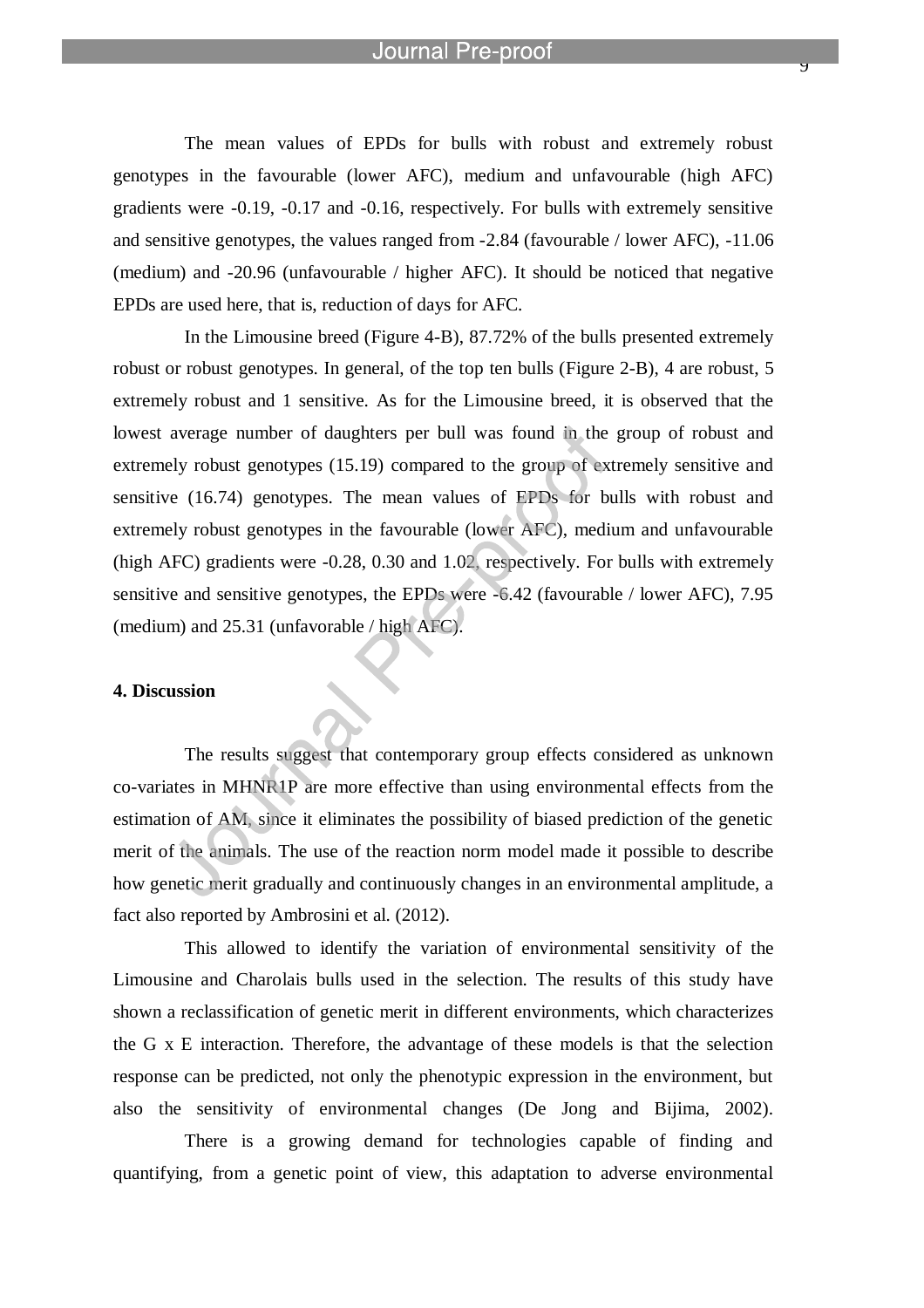conditions, especially for low heritability characteristics such as CFA, since it is generally difficult to discard apparently superior animals

l

As it could be observed, the G x E caused changes in the relative and the absolute magnitude of the additive and phenotypic genetic variance, as already reported by Corrêa et al. (2009). It is emphasized that the environment does not alter the genetic constitution of an individual, but rather the expression of the genome, since the best genotype in one environment may not be in another (Warwick and Legates, 1980).

In this study for both breeds, there was less variance of additive genetics and heritability in a favorable environment. This is an indication that in favorable environments, where the maximum capacity of all animals is expressed, the females will give birth at an early age, mainly because it is possible that they have already reached an ideal minimum weight or other important physiological aspects have been fulfilled, to achieve the service at younger age..

Another possibility is the indirect result of the selection of breeding for generations by breeders through reproductive management, since animals that do not breed, often are discarded. These factors may be a justification for the standardization of phenotypic expression in a favourable environment. Therefore, in this scenario heifers tend to be very close to the physiological minimum AFC, explaining the lower phenotypic variation. However, in unfavourable environments, there are heifers calving at young and older ages, which causes greater phenotypic variation and consequently greater estimation of heritability.

It is worth noting that despite the lower additive genetic variability in favourable environments, there are differences in the genetic values of the bulls, which shows the possibility of selecting the best bull for specific gradients within each breed, Indicating that the influence of the environment acts differently on the estimates of the genetic values of the animals, as already reported by Toral et al. (2004).

In general, it is observed that the animals most suitable for one environment are the worst for the other, which characterizes a complex interaction. With respect to the variation of the h<sup>2</sup> in the environmental gradient for Charolais, it can be said that the less amplitude is due to the reflection of the smaller oscillation between the means of the contemporary groups for AFC. Additionally, the high value observed in the Limousine shows possible differences in the production system of the breeders.

In both breeds, most bulls presented a robust genotype, however, there is a smaller proportion of bulls that could be used in specific environments. In Charolais,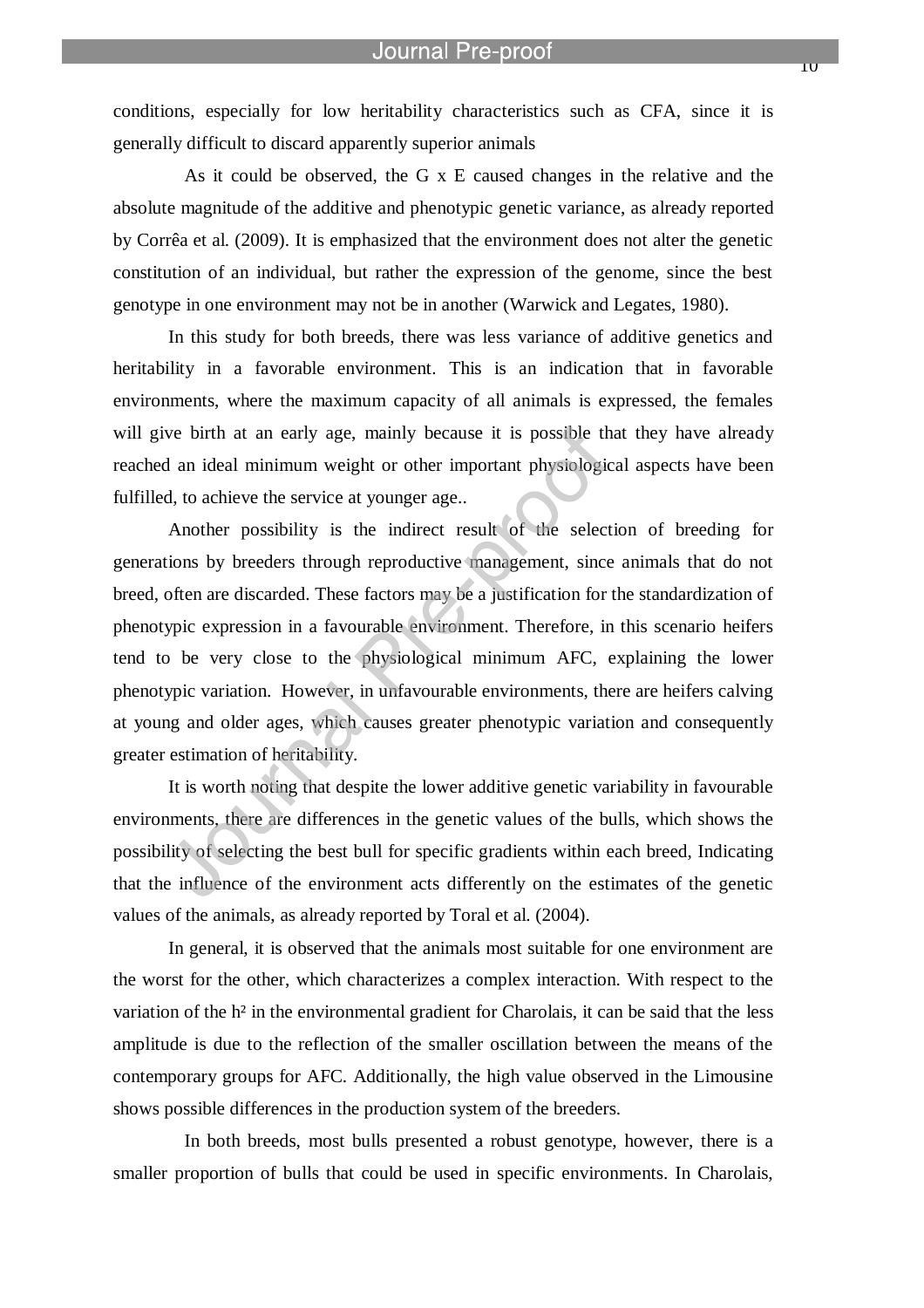these animals sensitive to the environment have a larger number of offspring, which is characterized as a complex G x E interaction, that is the most problematic due to the rearrrange of the ranking It would be interesting to select robust animals, that is, those that perform well regardless of the environmental gradient, however, it is difficult for an animal to have high EPDs in different gradients.

In specific situations, it is recommended to use sensitive bulls, that is, those that respond to the variation of the environmental gradient. These bulls can be used in particular environments, for correcting and/or enhancing the productive and reproductive indices of the herds. As a support for this idea, it was observed that the sensitive Charolais bulls have greater EPDs, compared to the robust ones, in all gradients. In Limousine sensitive bulls are recommended for favourable environments. Considering both breeds, robust bulls performed constantly across gradients, tending to be better in higher gradients (higher AFC).

Interestingly, even when animals have robust genotypes, they suffer a modification in the classification as a product of the environmental variation. This increases the importance of using bulls specific to each environment, as the use of inappropriate bulls will lead to genetic losses and to an increase in the AFC; mainly because the progeny of the bulls may not present the expected performance because they were raised in production systems other than the bull that was selected.

The proportion of sensitive Limousine bulls doubled the sensitive Charolais. The average number of senstitve bulls in the Limousine breed was greater than the robust bulls, which shows the use of locally raised bulls. This environmental sensitivity or phenotypic plasticity constitutes the phenotypic changes observed in different environments. The most sensitive individuals are called the hypersensitive genotypes and the less sensitive ones are the robust ones (Falconer, 1990).

According to Correa (2018), the use of bulls with robust genotypes is often indicated as the most used or at more affordable prices; however, their progeny will have a lower performance compared to other individuals of the herd, especially in the best environment of production. According to this study, the robust genotypes for AFC were intuitively the most used for breeding in both breeds, probably because their genetic merits were destined for weight gain, since these breeds are intended for beef, these sires had lower genetic values at best environment (lower AFC). This fact evidences the emphasis given by breeders to the selection of animals for further growth or other characteristics of economic interest.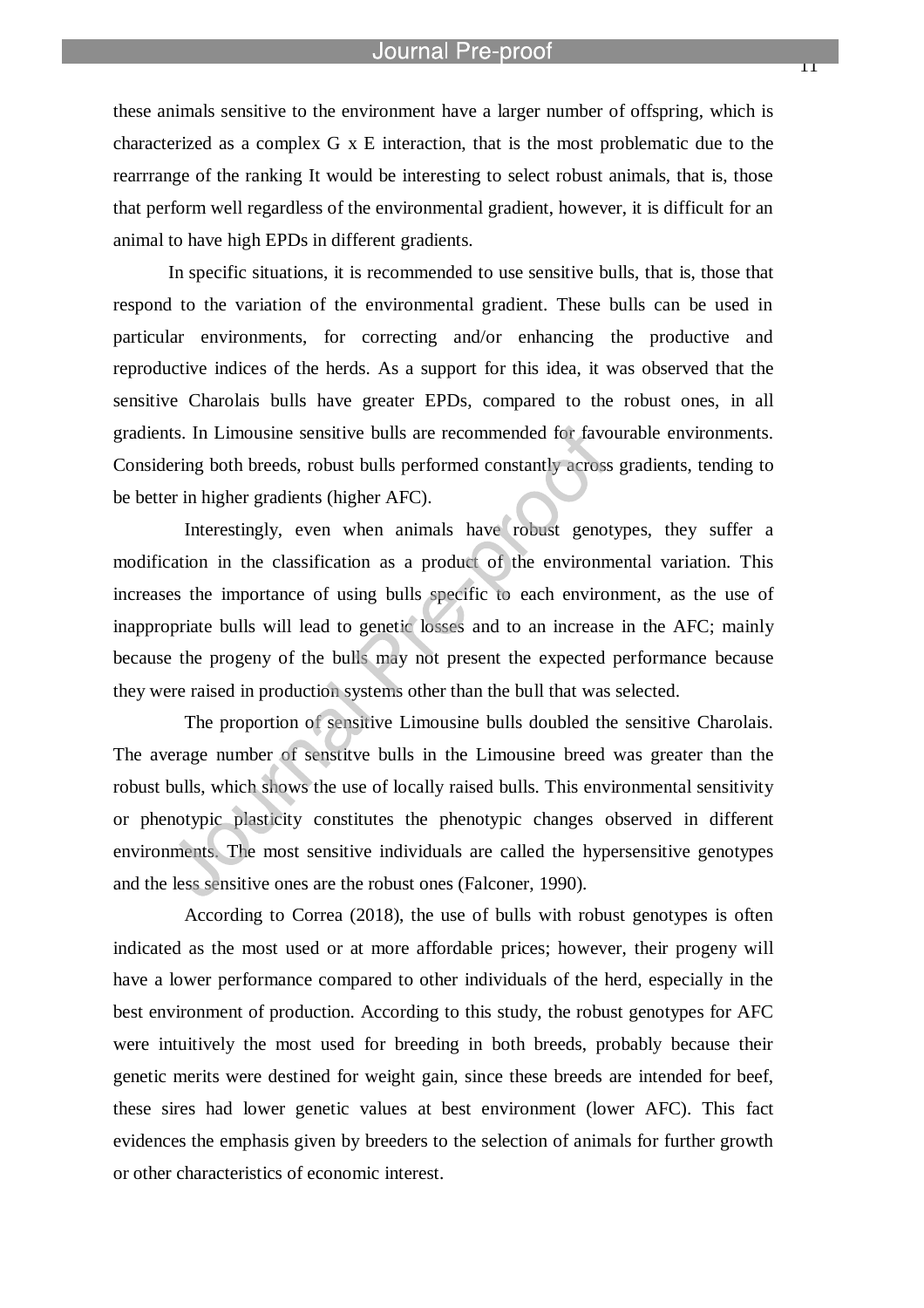l

Reproductive traits are economically important in beef cattle production systems since cows consume a large proportion of food resources (Malhado et al., 2013). Therefore, the production efficiency of the herd will be improved, even if small changes were made in the genetic structure of the population, which can lead to greater profitability. Finally, the use of EBVs for specific environments to make the selection is highly recommended to improve the genetic gain and profitability of the herd.

# **5. Conclusion**

In the Italian Limousine and Charolais breeds, bulls with higher genetic merits in one environment are not recommended for others. The environmental associations provide convincing evidence, that the values of genetic parameters depend on the environment in which animals are raised. It is thus demonstrated that also in rather similar environmental conditions, as usually are considered the Italian ones, the interaction between genotype and environment is strong and it can affect the results of the classical genetic evaluations for reproductive parameters. Selection of bulls based on EBV derived from standard animal model procedures could thus lead to erroneous choices. Future breeding objectives for these traits in Italian Limousine and Charolais beef cattle breeds need to take into account these important results. These factors characterized the existence of genotype interaction with the environment.

## **Declaration of interest**

The authors declare that they have no conflict of interest.

# **Acknowledgements**

Associazione Nazionale Allevatori Delle Razze Bovine Charolaise e Limousine (ANACLI).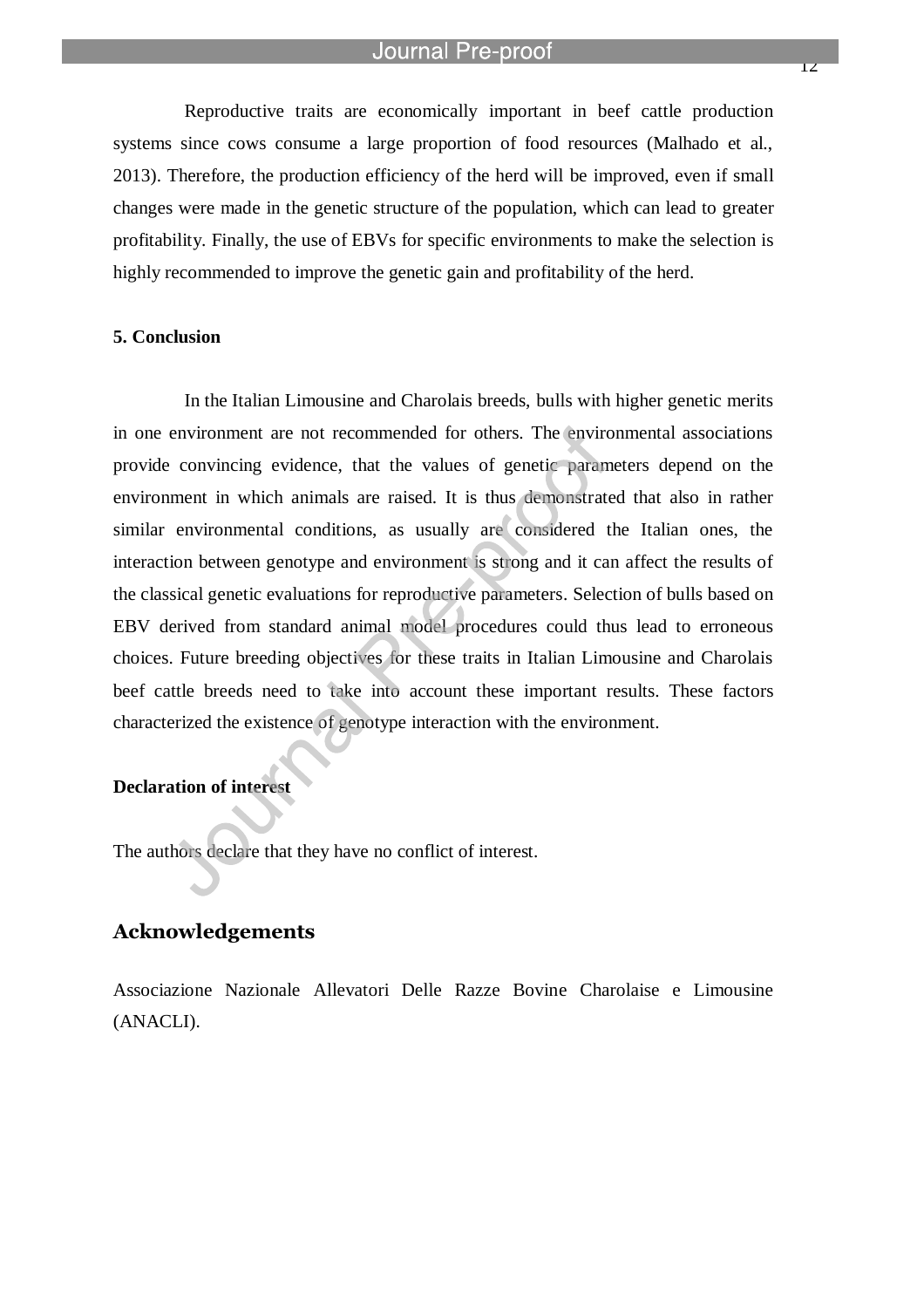#### **References**

Aby et al., 2012 B.A. Aby, L. Aass, E. Sehested **Effects of changes in external production conditions on economic values of traits in Continental and British beef cattle breeds** Livest. Sci., 150 (2012), pp. 80-93

Ambrosini et al., 2016 D.P. Ambrosini, C.H.M. Malhado, R. Martins Filho, F.F. Cardoso, P.L.S. Carneiro **Genotype-×-environment interactions in reproductive traits of Nellore cattle in northeastern Brazil** Trop. Anim. Health. Prod., 1 (2016), pp. 1-7

Ambrosini et al., 2012 D.P. Ambrosini, P.L.S. Carneiro, J. Braccini Neto, C.H.M. Malhado, R. Martins Filho, F.F. Cardoso **Genotype x environment interaction for yearling weight in Polled Nellore cattle in Northeast Brazil** Pesq. Agropec. Bras., 47 (2012), pp. 1489-1495

Italian Association of Charolais and Limousine Breeders. ANACLI. http://www.anacli.it/WEBSITE/index.php?&pagid=2455&sessione=

Azevedo et al., 2006 D.M.M.R. Azevêdo, R.M. Filho, R.N.B. Lôbo, C.H.M. Malhado, R.B. Lôbo, A.A.A. Moura, E.C.P. Filho **Reproductive performance of Nelore cows in the North and Northeast Regions of Brazil** Rev. Bras. Zootec., 35 (2006), pp. 988- 996

Berry et al., 2014 D.P. Berry, E. Wall, J.E. Pryce **Genetics and genomics of reproductive performance in dairy and beef cattle** Animal, 8 (2014), pp.105–121

Bormann and Wilson, 2010 J.M. Bormann, D.E. Wilson **Calving day and age at first calving in Angus heifers** J. Anim. Sci., 88 (2010), 1947-1956

Bouquet et al., 2011 A. Bouquet, E. Venot, D. Laloë, F. Forabosco, A. Fogh, T. Pabiou, K. Moore, J.A. Eriksson, G. Renand, F. Phocas **Genetic structure of the European Charolais and Limousin cattle metapopulations using pedigree analyses** J. Anim. Sci. 89 (2011), pp.1719–1730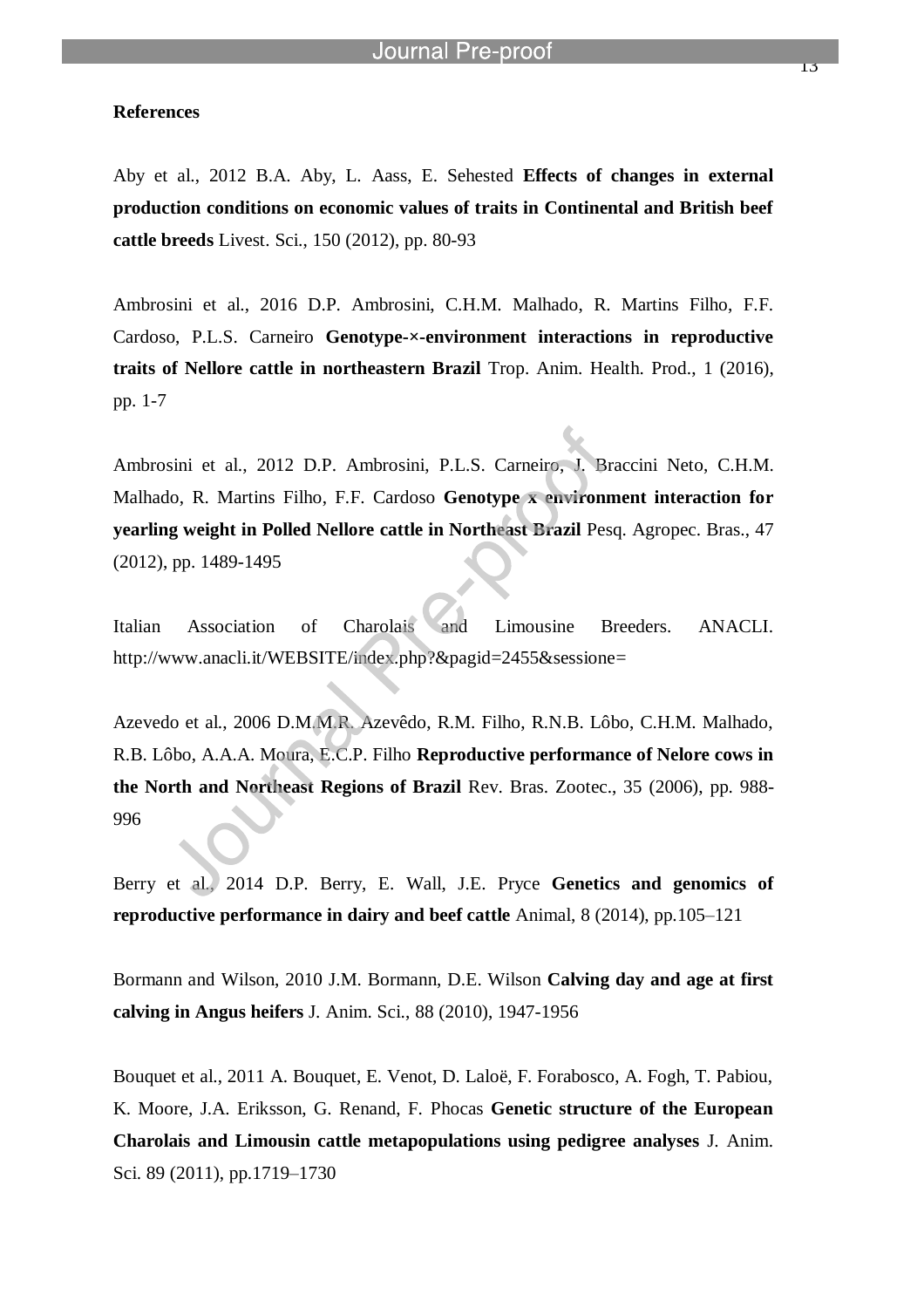Brooks and Roberts, 1998 S.P. Brooks, G.O. Roberts **Convergence assessment techniques for Markov chain Montes Carlo** Stat. Comput., 8 (1998), pp.319-335

l

Cardoso et al., 2005 F.F. Cardoso, G.J.M. Rosa, R.J Tempelman **Multiple-breed genetic inference using heavy-tailed structural models for heterogeneous residual variances** J. Anim. Sci., 38 (2005), pp. 1766-1779

Cardoso, 2008 F.F. Cardoso **Manual for the use of the INTERGEN program – version 1.0 in animal quantitative genetics studies** Bagé: Embrapa Pecuária Sul (2008)

Corrêa et al., 2009 M.B.B. Corrêa, N.J.L. Dionello, F.F. Cardoso**Genotype by environment interaction characterization and model comparison for post weaning gain adjustament of Devon cattle via reaction norm** Rev. Bras. Zootec., 38 (2009), pp. 1468-1477

Jong, 1995 G. De Jong **Phenotypic plasticity as a product of selection in a variable environment** Am. Nat., 145 (1995), pp. 493-512

Jong and Bijma 2002 G. De Jong, P. Bijma **Selection and phenotypic plasticity in evolutionary biology and animal breeding** Livest. Sci., 78 (2002), pp.195-214

Dias et al., 2008 J.C. Dias, V.J. Andrade, J.A.M. Martins, L.L. Emerick, V.R. Vale Filho **Genetic and phenotypic correlations among reproductive and productive traits of Nellore bulls** Pesq. Agropec. Bras, 43 (2008), pp. 53-59

Falconer, 1990 D.S. Falconer **Selection in different environments: effects on environmental sensitivity (reaction norm) and on mean performance** Genet. Res., 56 (1990), pp. 57- 70

Falconer and Mackay, 1996 D.S. Falconer, T.F.C. Mackay **Introduction to Quantitative Genetics. Longman Group** (4a ed), Essex, UK (1996)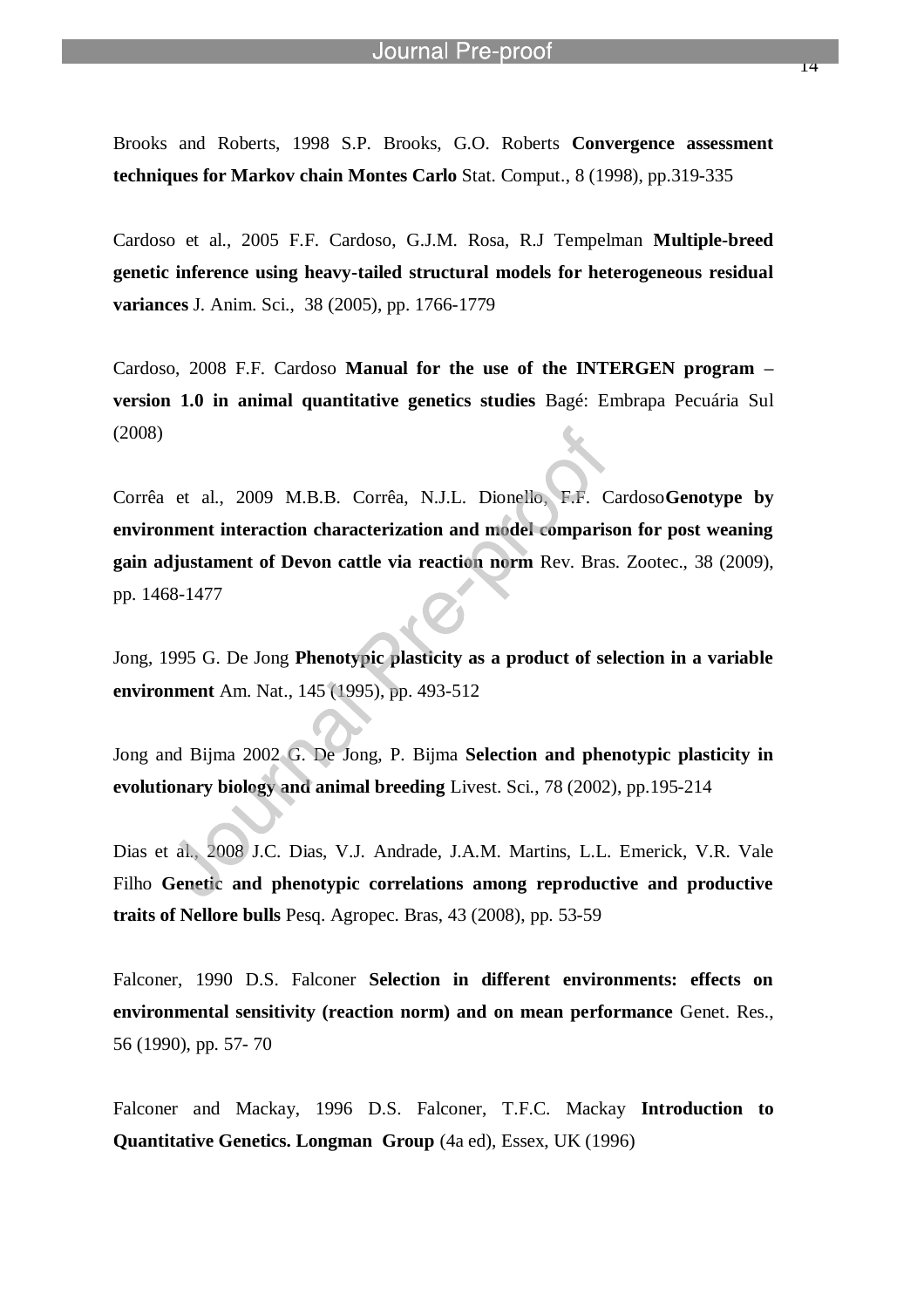Geweke, 1992 J. Geweke **Evaluating the accuracy of sampling-basead approaches to the calculation of posterior moments** JM Bernardo, JO Berger, AP Dawid, AFM Smit (Eds.), In: Bayesian statisti, Oxford University, New York (1992)

l

Giorgetti et al., 1992 A. Giorgetti, M. Lucifero, A. Acciaioli, C. Sargentini, A. Martini **Production characteristics of Chianini, Charolais and Limousine calves** Zootec. Nutr. Anim., 18 (1992), pp. 84-85

Heidelberger and Welch, 1983 P. Heidelberger, P. Welch **Simulation run length control in the presence of an initial transient** Oper. Res., 31 (1983):1109-1144

Kolmodin et al., 2002 R. Kolmodin, E. Strandberg, P. Madsen, J. Jensen, H. Jorjani **Genotype by environment interaction in Nordic dairy cattle studied using reaction norms** Acta. Agric. Scand. A. Anim. Sci., 52 (2002), pp.11-24

Laureano et al., 2011 M.M.M. Laureano, A.A Boligon, R.B. Costa, S. Forni, J. L. P. Severo, L.G Albuquerque. **Estimates of heritability and genetic trends for growth and reproduction traits in Nellore cattle** Arq. Bras. Med. Vet. Zootec., 63 (2011), pp. 143-152

Lira et al., 2008 T. LIRA, E.M. ROSA, A.V.GARNERO **Genetic parameters and reproductive and productive characteristics in beef cattle (revision)**Cien. Anim. Bras., 487 (2008), pp. 1-22

Malhado et al. 2013 C.H.M. Malhado, A.C.M. Malhado, R.M. Filho, P.L.S. Carneiro, A. Pala, J.A. Carrillo **Age at first calving of Nellore cattle in the semi-arid region of northeastern Brazil using linear, threshold, censored and penalty models** Livest. Sci., 154 (2013), pp.28–33

Marestone et al.,2013 B.S. Marestone, E.R. Santos, G.B.S. Serra, C.A.S.D. Muniz, C.P. Marques, K.B. Alves, R.C.M. Alves **Reproduction traits, growth traits and age at first calving in Holstein heifers** Semin. Cienc. Agrar., 34 (2013), pp. 4105-4112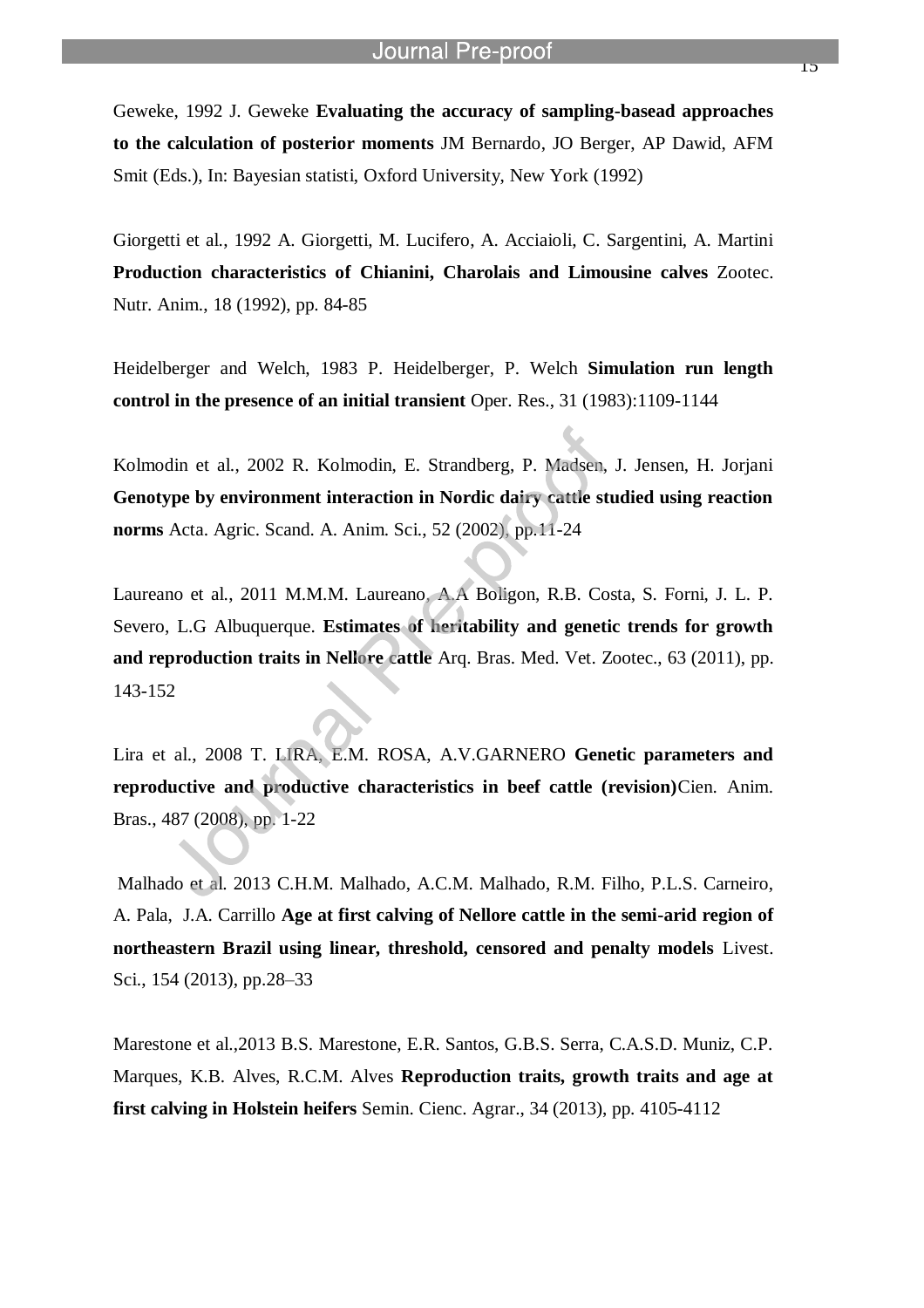Mattar et al., 2011 M. Mattar, L.O.C. Silva, M.M. Alencar, M.M. F.F. Cardoso Genotype  $\times$  environment interaction for long-yearling weight in Canchim cattle **quantified by reaction norm analysis** J. Anim. Sci., 89 (2011), pp. 2349-2355

l

Montaldo et al., 2017 H.H. Montaldo, A.Pelcastra-Cruz, H. Castillo-Juáres, F.J. Ruiz López, F. Miglior **Genotype x environment interaction for fertility and milk yield traits in Canadian, Mexican and US Holstein cattle** Span. J. Agric. Res., 15 (2017), pp. 1-9

Nesser et al., 2014 F.W.C. Nesser, J. B. Van Wyk, V. A. Ducrocq **Preliminar investigation into genotype x environment interaction in South African Holstein cattle for reproduction and production traits**. S. Afr. J. Anim. Sci., 44 (2014), pp. 75-79

R Development Core Team, 2008. R: **A language and environment for estatistical computing.** Viena, Áustria: R foundation for statistical computing: [http://www.Rproject.org].

Raftery and Lewis, 1993 A.E. Raftery, S.M. Lewis **One long run with diagnostics: implementation strategies for markov chain Monte Carlo** Stat. Sci., 7 (1993), pp.493-497

Roso and Schenkel, 2006 V.M. Roso, F.S. Schenkel. **AMC, 2006: a computer program to assess the degree of connectedness among contemporary groups**. In: World Congress on Genetics Applied to Livestock Production Belo Horizonte, (2006)

SAS INSTITUTE. **SAS/STAT user's guide**. Version 9.4. Cary: SAS Institute, 2018.

Schlichting and Pigliucci, 1998 C.D. Schlichting, M. Pigliucci **Phenotypic Evolution: A Reaction Norm Perspective** Sinauer Associates, Sunderland, MA (1998)

Smith, 2007 B.J. Smith **Bayesian output analysis program (BOA) version 1.1.7.2 user's manual** Iowa: University Of Iowa (2007)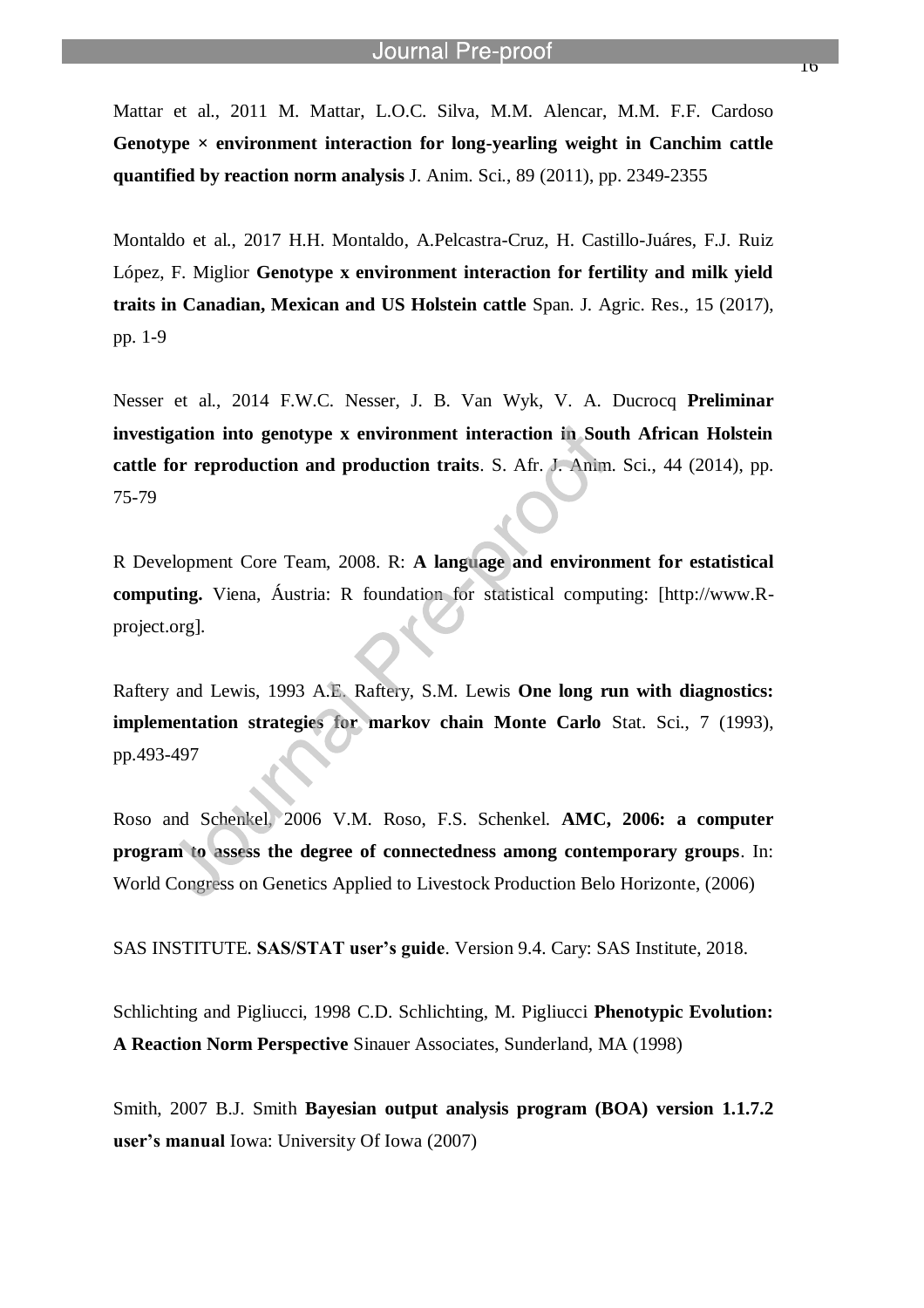Su et al., 2006 G. Su, P. Madsen, M.S. Lund, D. Sorensen, I.R. Korsgaard, J. Jensen **Bayesian analysis of the linear reaction norm model with unknown covariates** J. Anim. Sci., 84 (2006), pp. 1651-1657

l

Toral et al., 2004 F.L.B. Toral, L.O.C. Silva, E.N. Martins, A. Gondo, S.M. Simonelli **Genotype x environment interaction in growth traits of Nellore cattle of Mato Grosso do Sul** Rev. Bras. Zootec., 33 (2004), pp. 1445-1455

Warwick and Legates, 1980 E.J. Warwick, J. Legates Production and **genetic** 

**improvement of bovine** (3 ed), México: McGraw-Hill (1980)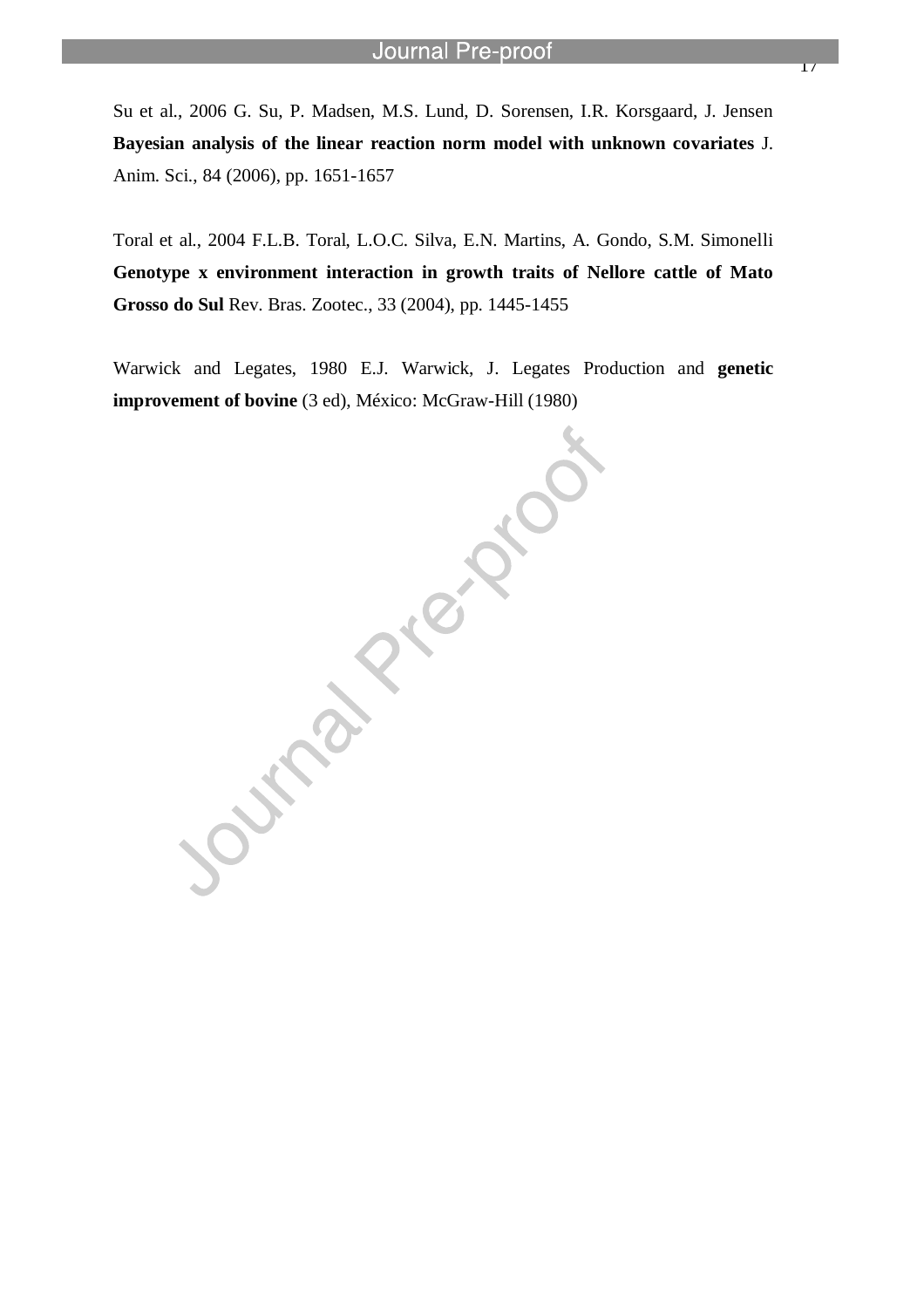

Fig. 1. Heritabilities for age at first calving in AM and MHNRHO1P for Charolais (A) and Limousine (B) breeds.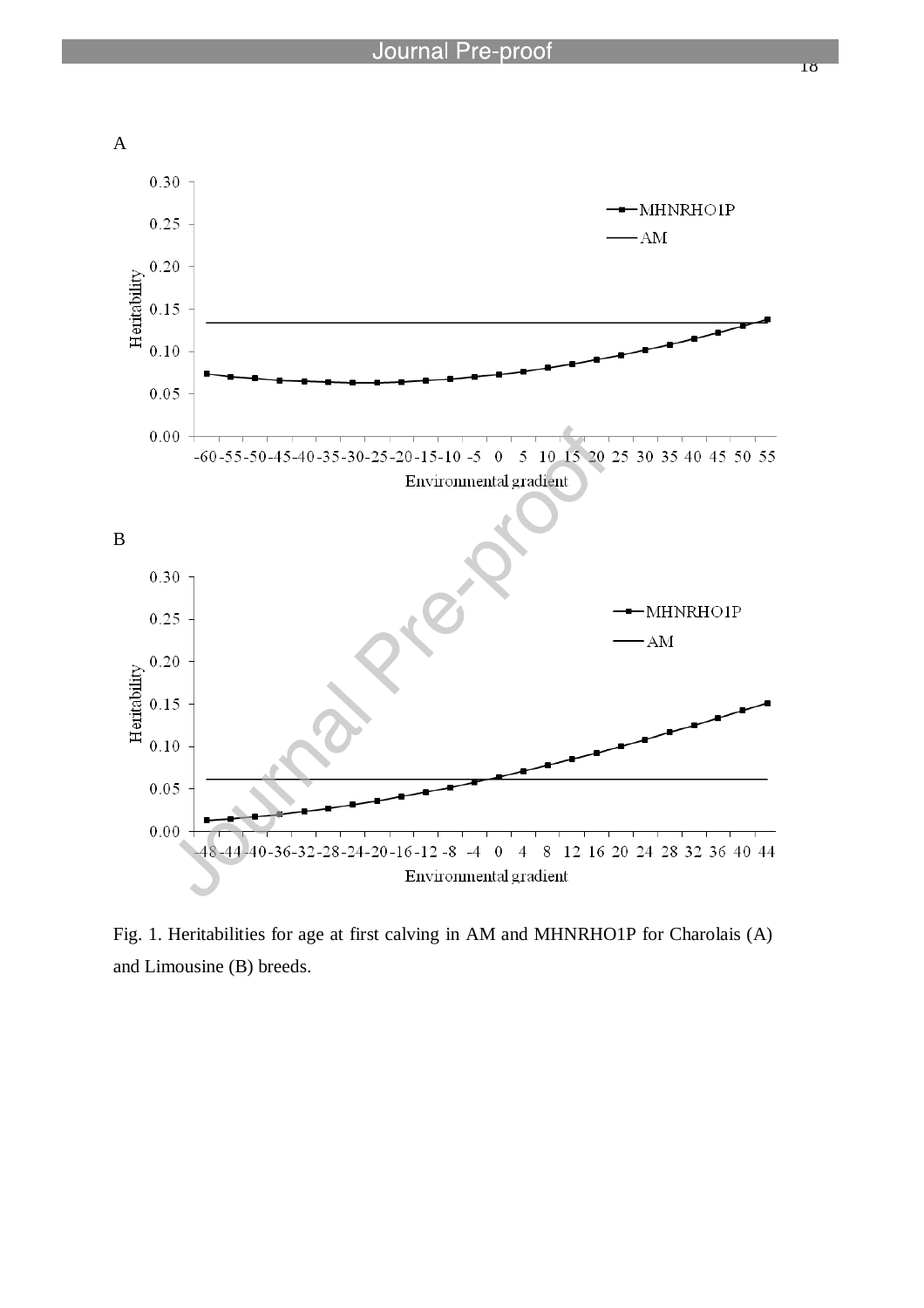



Fig. 2. Response norms along the environmental gradient for the first calving obtained for the 10 Charolais (A) and Limousine (B) bulls with the largest number of daughters in Italy.

19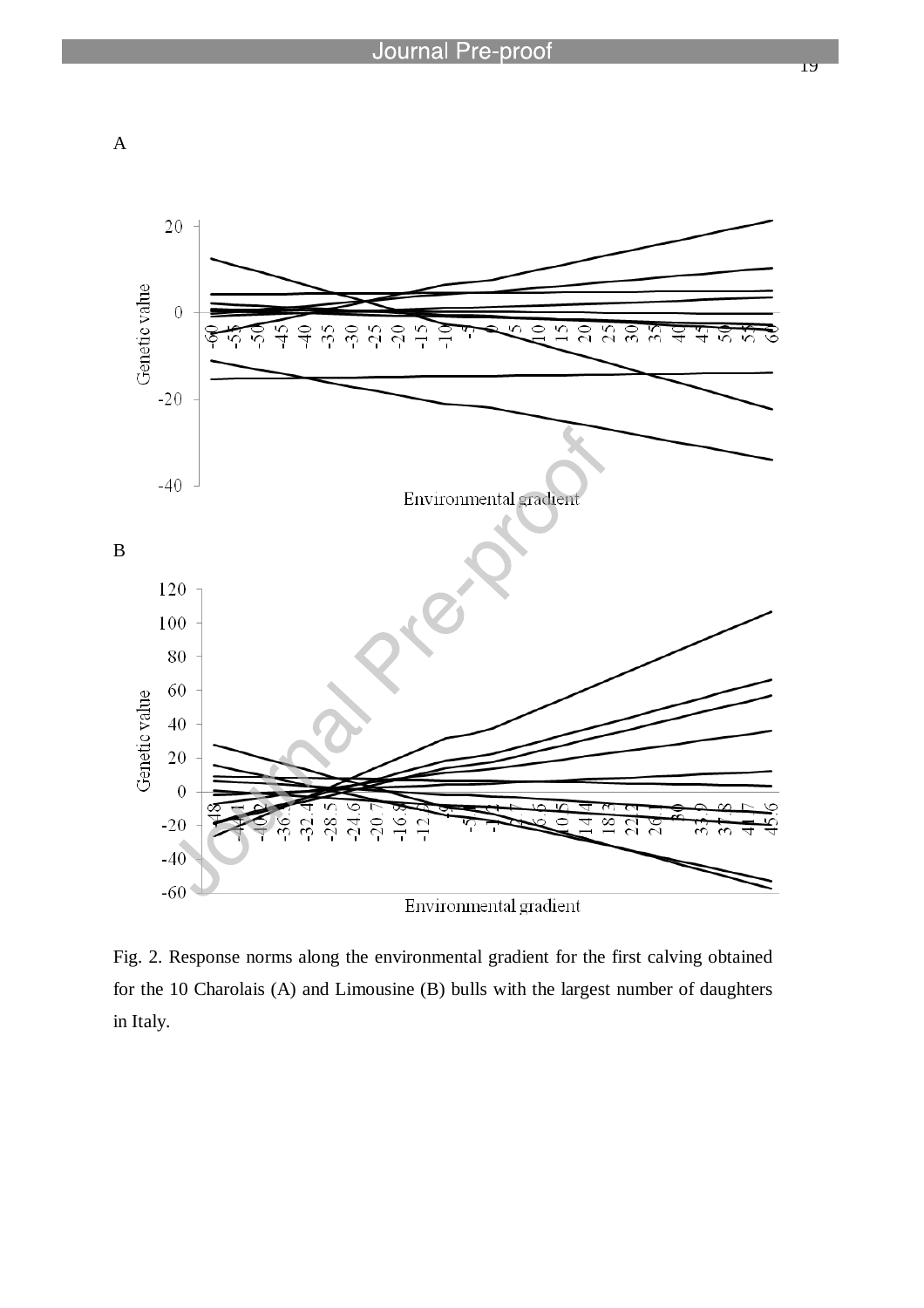

Fig. 3. Spearman correlations between Charolais (A) and Limousine (B) bulls for age at first calving obtained by AM and MHNRHO1P for different environmental levels in Italy.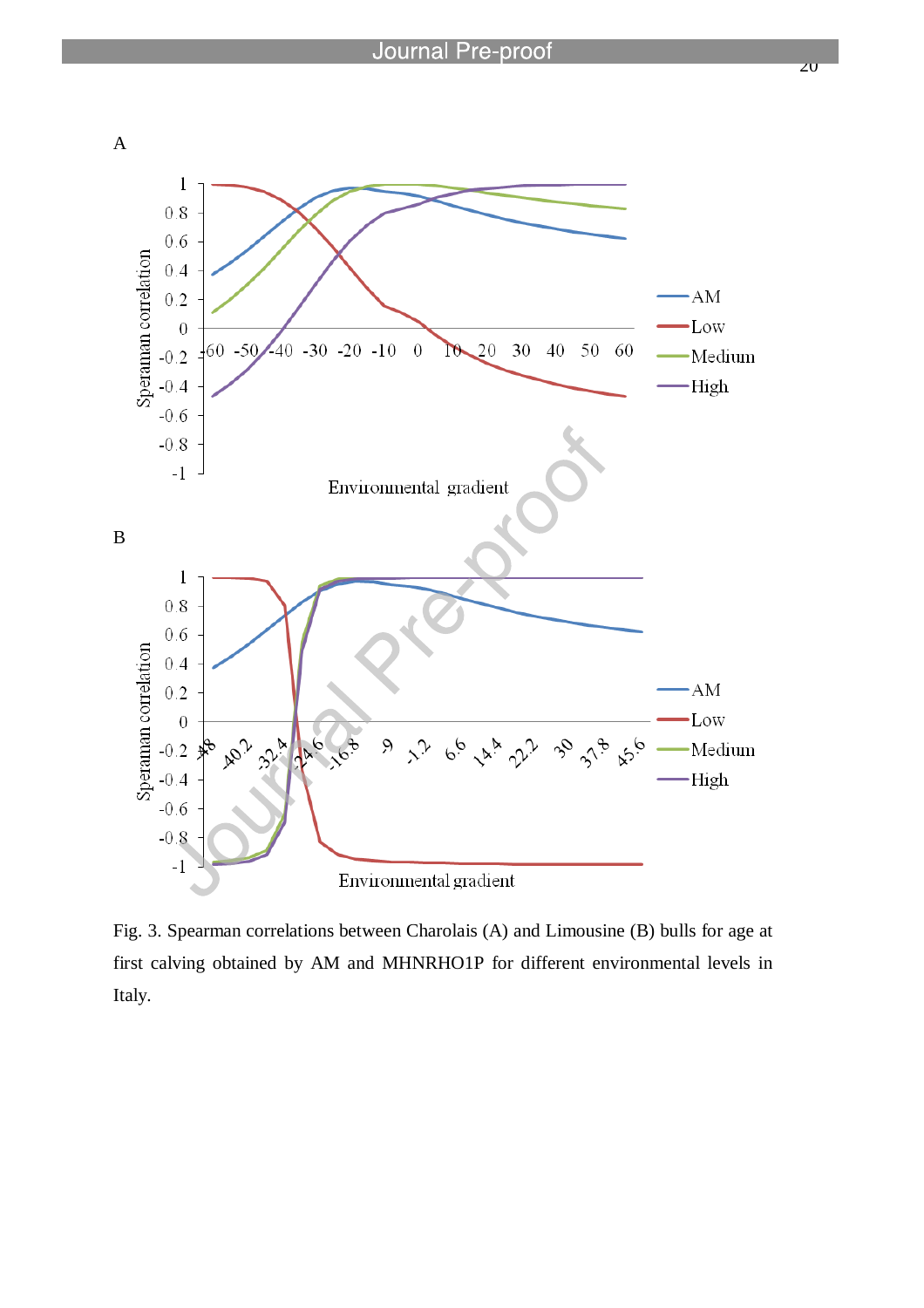

Fig. 4. Inclination of the reaction standards with the percentage of Charolais (A) and Limousine (B) bulls evaluated with extremely robust (ER), robust (R), sensitive (P) and extremely sensitive (EP) genotypes for age at first calving in Italy.